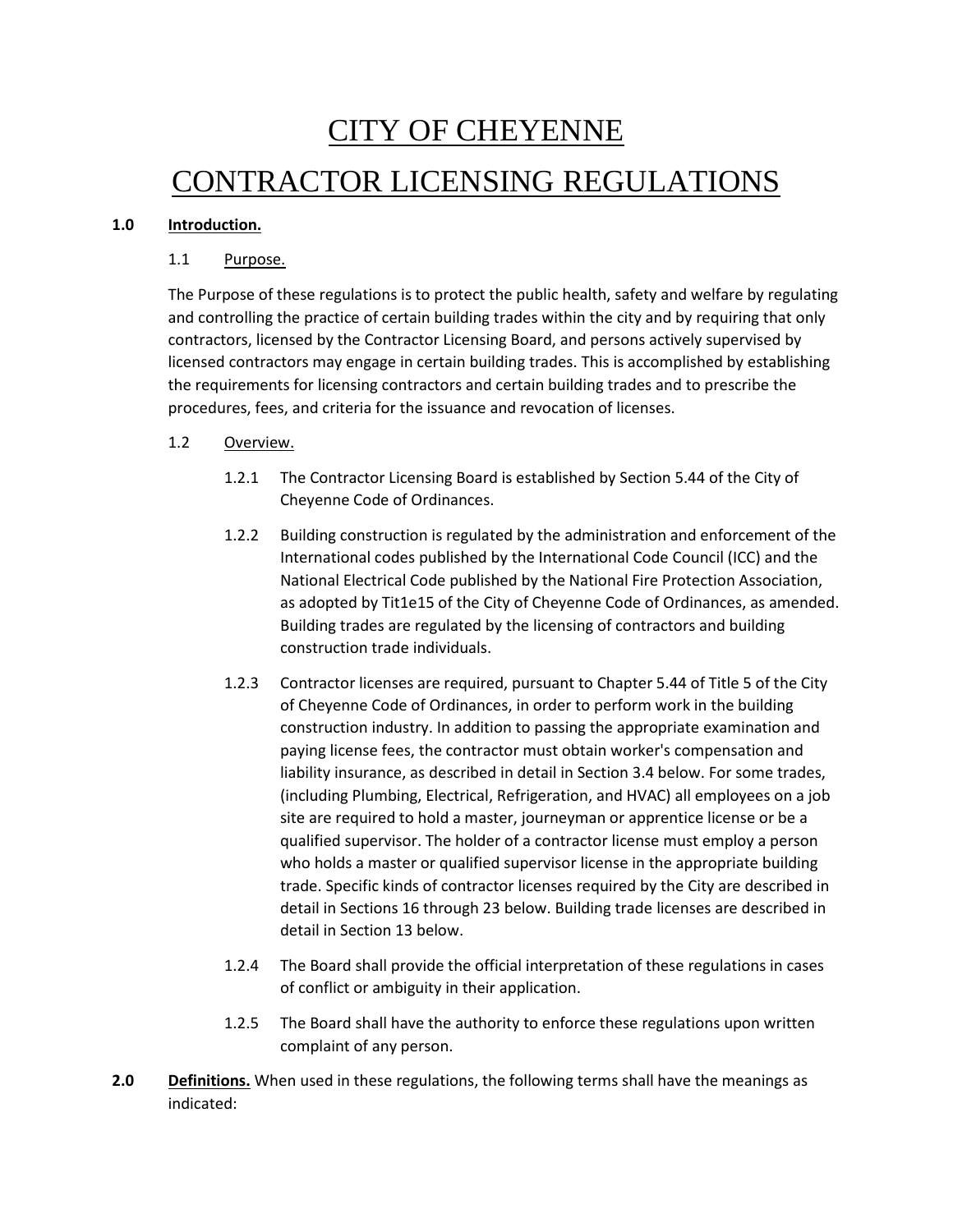- a. "Advertise" or "advertising" means providing building or construction estimates to any person, firm or entity or making representations to the public, through any printed, electronic, visual, or verbal means, that a person, firm or entity is authorized or licensed to perform work or services pursuant to Section 5.44, Cheyenne City Code, as amended, or these regulations. This definition shall not include submission of bids to perform construction or demolition work pursuant to an invitational or public bidding process.
- b. "Board" means the Contractor Licensing Board provided for by the City of Cheyenne Code of Ordinances.
- c. "Building and Related Codes" means the series of codes regulating building construction as adopted pursuant to Title 15 of the City of Cheyenne Code of Ordinances.
- d. "Building Materials Supplier" means a company engaged in the business of providing building construction and related materials.
- e. "Building Official" means the Chief Building Official, designee or authorized representative.
- f. "Compliance Division" means the Building Safety Department created by Chapter 2.36 of Title 2 of the City of Cheyenne Code of Ordinances.
- g. "City" means a division or department representing the City of Cheyenne.
- h. "Commercial Building" means any building that is not a single-family dwelling.
- i. "Construction Manager" means any person who coordinates the work of subcontractors but does not personally perform any construction activities.
- j. "Construction Project Coordinator" means any person who is employed in an active full-time capacity by a building materials supplier, and who coordinates and oversees the work of subcontractors, but does not personally perform any construction activity.
- k. "Contractor" means any person licensed by the Division to contract with another to plan, lay out and supervise any construction or building maintenance work on any building or structure. The work includes, but is not limited to, any building or structure that is erected, constructed, enlarged, altered, repaired, moved, improved, removed, converted or demolished. "Contractor" excludes a person who only plans or designs.
- l. "Days" means calendar days, except where otherwise indicated.
- m. "HVAC" means Heating, Ventilating and Air Conditioning.
- n. "ICC" means the International Code Council.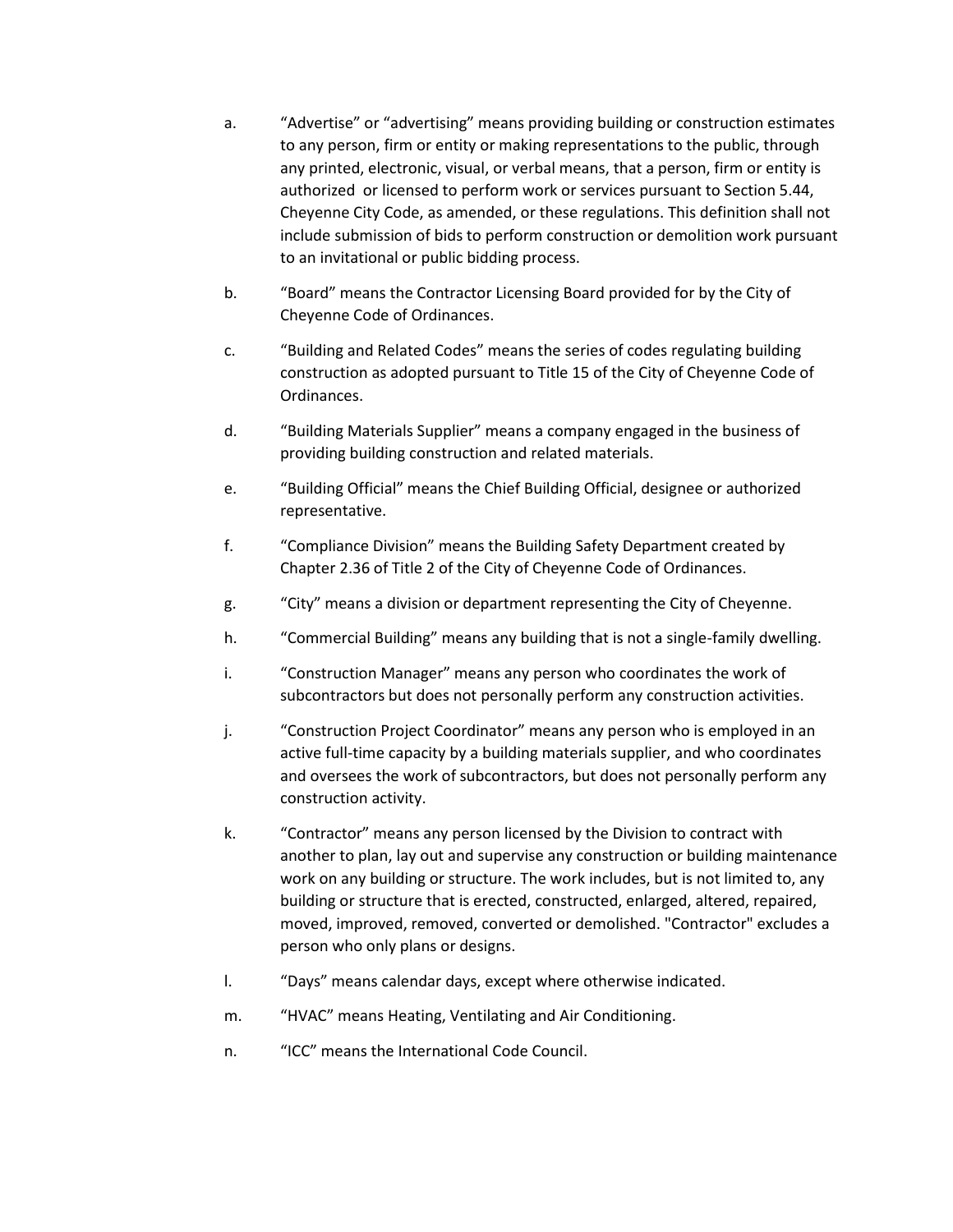- o. "License" means the written authorization granted by the City of Cheyenne for a person to work as a contractor or to engage in certain building construction trades as defined in these regulations.
- p. "Ordinance(s)" means the City of Cheyenne Code of Ordinances
- q. "Person" means an individual, firm, partnership, corporation, or other legal entity and the owners, partners, officers, directors, members, and managers thereof.
- r. "Structural" means relating to or forming part of the structure of a building or other item.
- r. "Trades/Craft" means an individual licensed as an apprentice, journeyman or master in the plumbing, HVAC, refrigeration or electrical fields.

# **3.0 License Required, Application, Eligibility, Insurance, Examination, Fees, Execution and Temporary Work Authorization.**

#### 3.1 License Required.

No person may perform work, services or advertising related to the construction, erection, addition, alteration, repair, equipping, moving, removal, conversion or demolition of any building or structure within the City without having obtained the contractor and building trade licenses required by the Ordinances and the City of Cheyenne Contractor Licensing Regulations.

# 3.2 License, Application.

Applications, with required supporting documentation and full license fees, will be made to the Compliance Division. Incomplete applications will not be processed. Certificates of insurance need not be submitted until the application has been approved.

- 3.2.1 Applications for any license described in Sections 16 through 24 will be made on forms provided by the Compliance Division and shall be accompanied by the full licensing fee, which includes a non-refundable application review fee.
- 3.2.2 Applications for any license described in Sections 16 through 24 shall state the education, training and experience of the applicant and shall contain the names, phone numbers, emails and addresses of individuals that are familiar with the quality of the applicant's work.
- 3.2.3 Applications for any license described in Sections 16 through 24 which are filed on behalf of a firm, partnership, corporation, or other legal entity shall state the company name, the nature of the applicant, the telephone numbers(s), email and address(s) of the Company's principal officers directors, partners, owners, members, managers, and Supervisor or Master.

#### 3.3 Eligibility.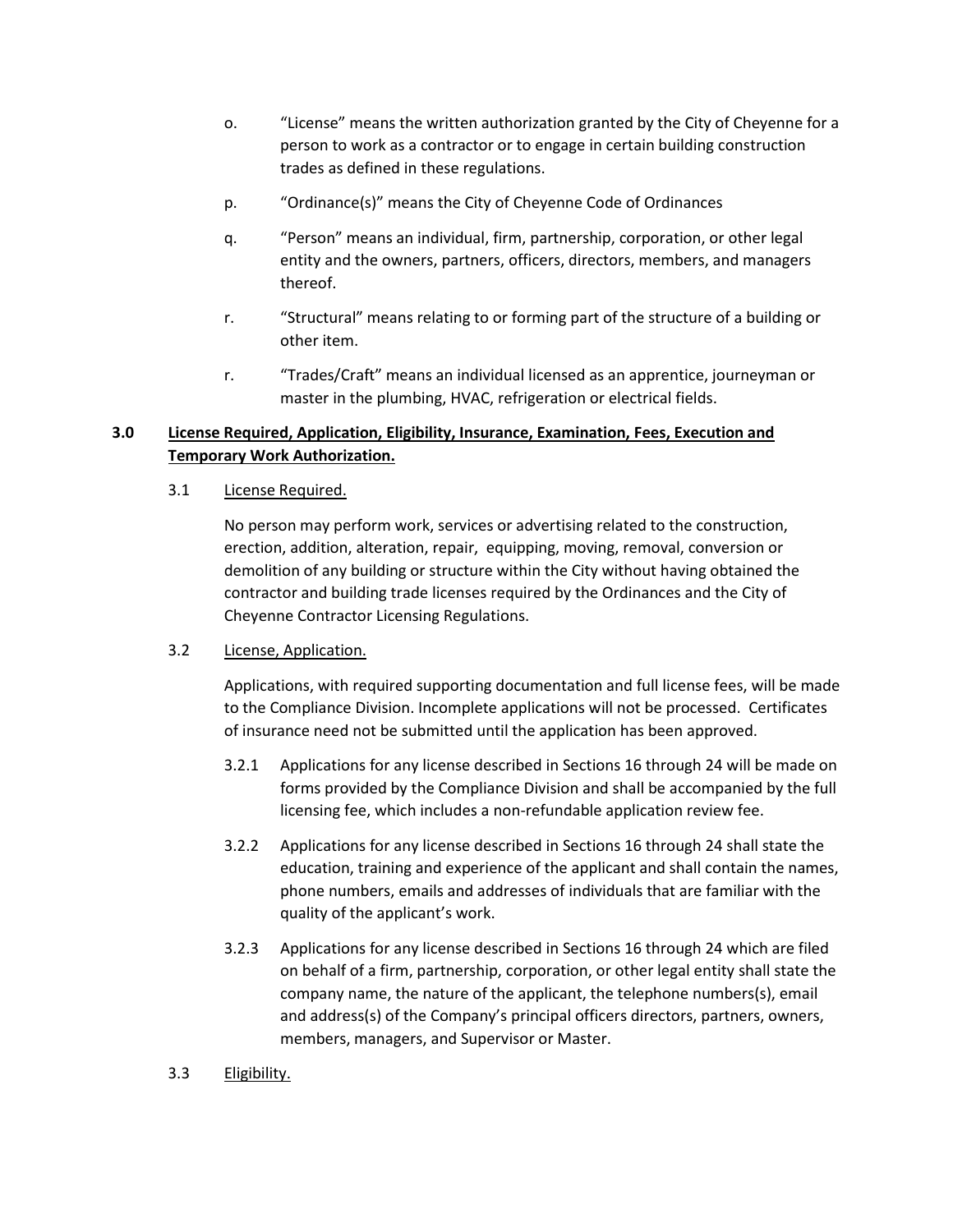- 3.3.1 The determination of eligibility for licensure or other matters pertaining thereto shall be made by the Building Official according to requirements adopted by the Board. The Building Official may place conditions on a license or licensee as it deems necessary to further protect the public's health safety and welfare.
- 3.3.2 Reciprocity. The Board may grant reciprocity with other jurisdictions and agencies as the Board determines. The Building Official shall maintain a record of all reciprocal agreements that the Board has approved.
- 3.3.3 The Building Official may deny an application for licensure if:
	- a. the application is incomplete, inaccurate, or contains misleading or false information,
	- b. the applicant has failed to complete past construction projects, or;
	- c. the applicant has failed to demonstrate adequate experience or has failed to furnish references which are relevant to the trade for which a license is sought, or;
	- d. the applicant has performed work, services or advertising without a license and/or permit, or;
	- e. the applicant has been convicted within the last ten (10) years of a felony involving moral turpitude such as, but not limited to, forgery, embezzlement, obtaining money under false pretenses, larceny, extortion or any conspiracy to commit any of those crimes.
- 3.3.4 Prior to the expiration of a license, a licensee may petition the Board for removal of any condition(s).
- 3.3.5 Upon the determination of the Building Official, a licensee may also request an appeal hearing before the Board pursuant to the procedures and timelines of Section 3.8.4.

# 3.4 Insurance Requirements.

A contractor license shall not be issued until a certificate of insurance has been filed and approved by the Building Official. The licensee shall be responsible for keeping the required insurance in force and for providing current certificates of insurance. Each certificate of insurance shall state the type(s) of insurance purchased and the limits of each type of coverage as required by these regulations. The City of Cheyenne must be named as certificate holder. Licensees must notify the Building Official within ten (10) working days after the licensee receives notification of the cancellation or non-renewal, in whole or in part, of any insurance coverage required by this section or prior to the effective date of any such cancellation or non-renewal, whichever event sooner occurs.

- 3.4.1 Coverage.
	- a. Commercial general liability, minimum limits: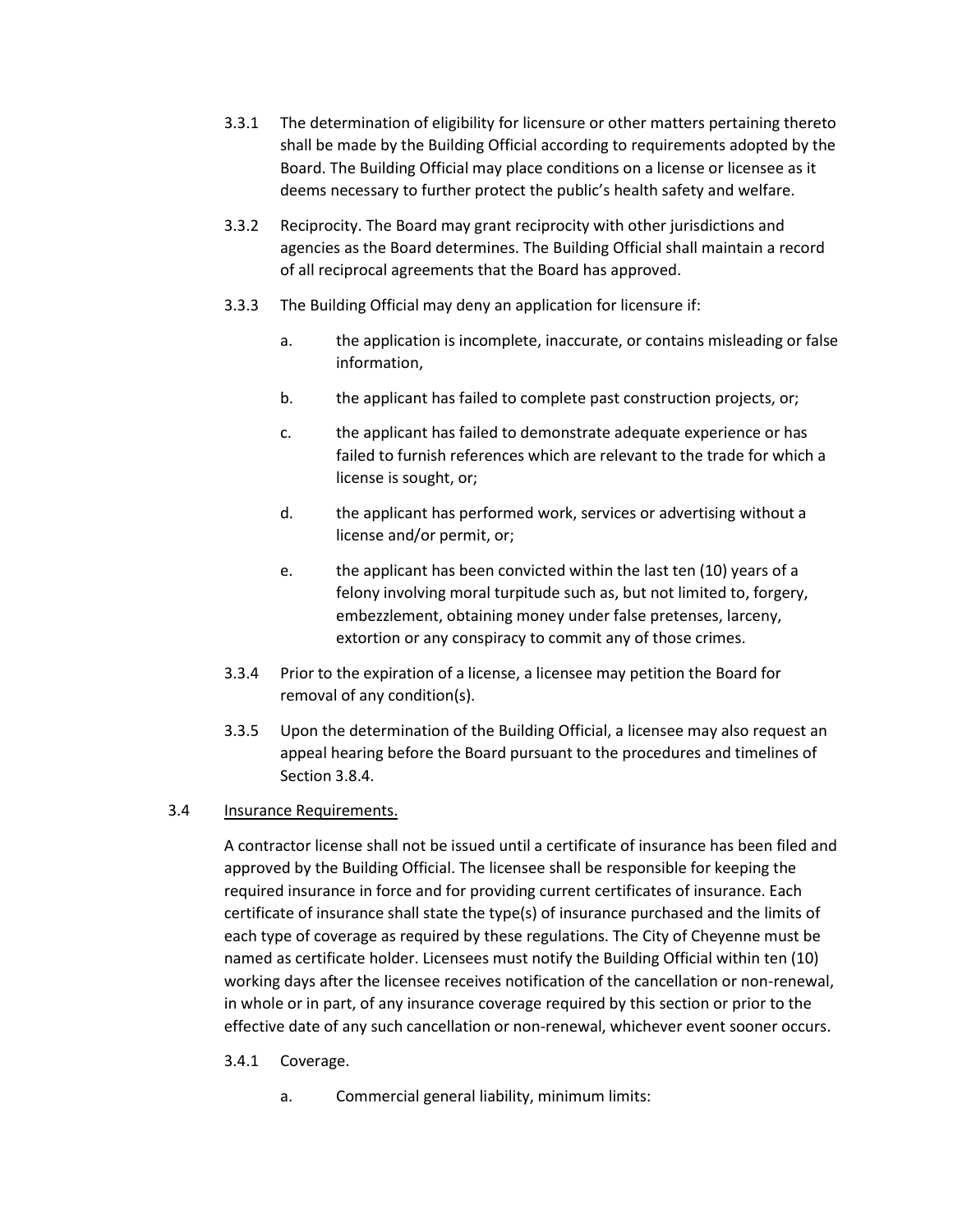| License Per Occurrence                                   | Total Aggregate |
|----------------------------------------------------------|-----------------|
| \$1,000,000                                              | \$2,000,000     |
| \$500,000                                                | \$1,000,000     |
| \$500,000                                                | \$1,000,000     |
| \$300,000                                                | \$600,000       |
| \$300,000                                                | \$600,000       |
| \$300,000                                                | \$600,000       |
| \$300,000                                                | \$600,000       |
| \$300,000                                                | \$600,000       |
|                                                          |                 |
| <b>Class S - Building Material Supplier</b><br>\$500,000 | \$1,000,000     |
|                                                          |                 |

b. Workers' compensation insurance when required by applicable laws and regulations of the State of Wyoming.

#### 3.5 Examination.

- 3.5.1 Examination requirements for qualified supervisors, plumbing, and mechanical licenses shall be determined by the Board. The Building Official shall maintain a listing of examinations for licenses and shall be administered by ICC, Wyoming Association of Municipalities (WAM), the City of Cheyenne, National Institute for Certification in Engineering Technologies (NICET), or other testing agency approved by the Board. No license shall be issued until proof of successful completion of the examination has been submitted and approved.
- 3.5.2 The Building Official may approve the issuance of licenses with the approved or equivalent examination requirements adopted by the Board.

Any applicant required to take an examination that is administered by an agency other than the City is required to apply and make payment directly to that agency. Any applicant required to take an examination administered by the City shall pay the required \$50.00 examination fee, to the City, prior to taking the examination. Examination fees shall be paid in addition to any other required fees and are not refundable after the examination has been administered.

#### 3.6 Fees.

No license will be issued, reissued, or renewed until the applicant has paid the required fees.

3.6.1 The application fee for any license shall be paid in addition to any license fees and non-refundable.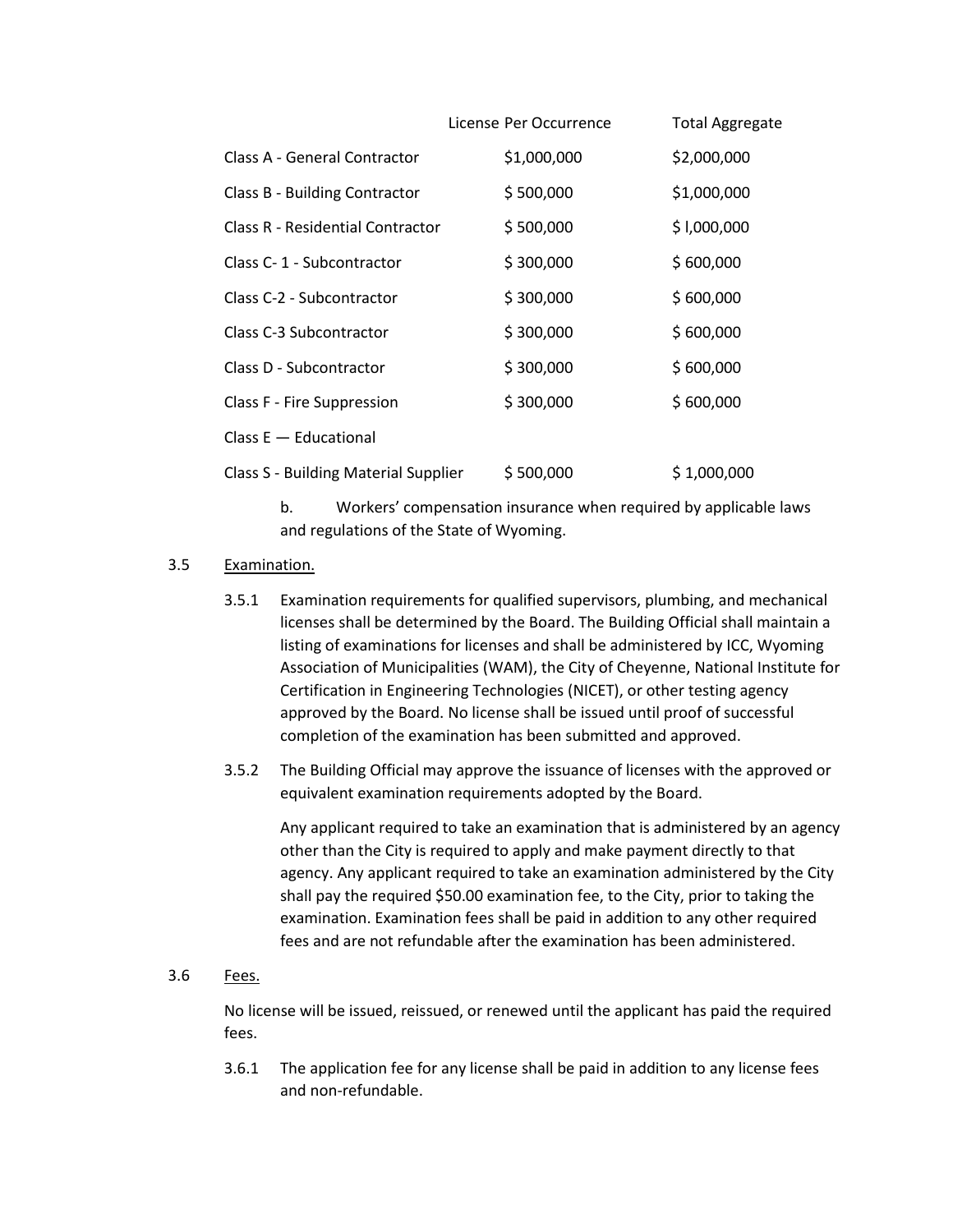- 3.6.2 No license fee paid under this section will be refunded after the license has been issued.
- 3.6.3 If a Licensee wishes to change or upgrade a license, no credit shall be given for fees paid on the existing license. A complete initial application and license fee shall be paid for the new license.
- 3.6.4 The fees shall be paid according to the following table:

Contractor License Fees:

|                                           | Application | Initial  | Renewal  |
|-------------------------------------------|-------------|----------|----------|
| Class A                                   | \$50.00     | \$600.00 | \$200.00 |
| Class B                                   | \$50.00     | \$400.00 | \$100.00 |
| Class R                                   | \$50.00     | \$400.00 | \$100.00 |
| Class C Type I                            | \$50.00     | \$200.00 | \$75.00  |
| Class C Type 2                            | \$50.00     | \$200.00 | \$50.00  |
| Class C Type 3                            | \$50.00     | \$200.00 | \$50.00  |
| Class D                                   | \$50.00     | \$200.00 | \$50.00  |
| Class F Type 1                            | \$50.00     | \$300.00 | \$75.00  |
| <b>Class E Education</b>                  | \$50.00     | \$300.00 | \$75.00  |
| <b>Class S Building Material Supplier</b> | \$50.00     | \$300.00 | \$75.00  |
| <b>Building Trade License Fees:</b>       |             |          |          |
|                                           | Application | Initial  | Renewal  |
| Qualified Supervisor or Master            | \$50.00     | \$50.00  | \$25.00  |
| Journeyman                                | \$50.00     | \$30.00  | \$15.00  |
| <b>Construction Project Coordinator</b>   | \$50.00     | \$50.00  | \$25.00  |
| Low Voltage Technician                    | \$25.00     | \$25.00  | \$15.00  |
| Limited Electrical Technician             | \$25.00     | \$25.00  | \$15.00  |
| Apprentice                                | \$10.00     | \$10.00  | \$5.00   |

## 3.7 Investigation License / Permit Fee.

Any person who performs construction or building work, or causes such work to be performed, without having first obtained any license and/or permit required by these regulations shall pay an investigation fee, which shall be in an amount equal to the license fee as described in Section 3.6.4 and/or permit fee described in Ordinances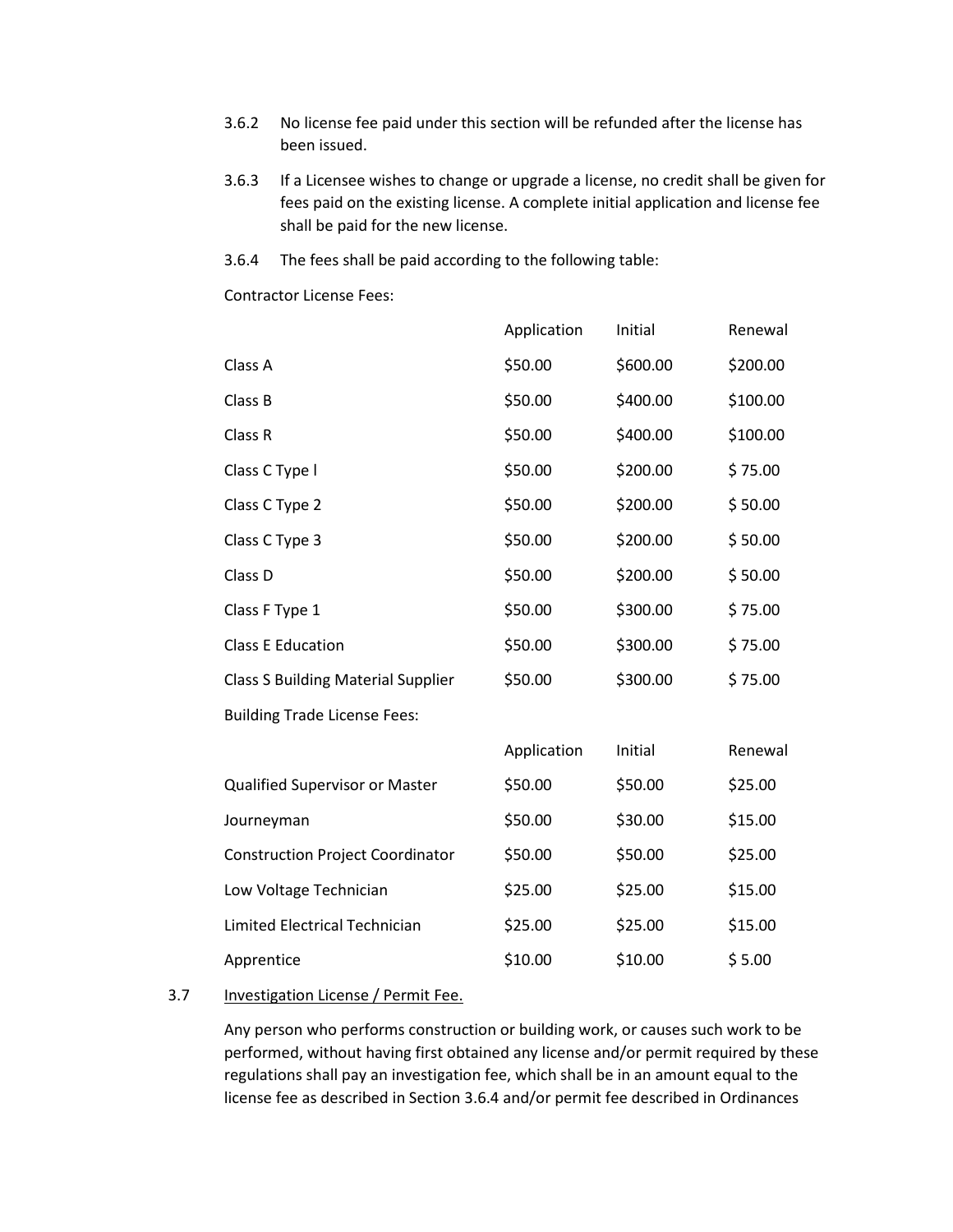section 15.08.030. The investigation fee shall be paid whether a license and/or permit is subsequently obtained.

3.8 Execution.

Licenses issued under these regulations shall be signed by the Building Official.

- 3.8.1 Possession of license card. While engaged in a building or trade activity, each licensee must have a current license card in their possession which is signed by the Building Official.
- 3.8.2 Every applicant for any license shall submit, within thirty (30) days of approval, all required documentation required by these regulations or submit a written request for a refund of applicable fees. Any applicant who fails, within thirty (30) days, to provide the documentation required by these regulations or fails to submit a written request for a refund, shall forfeit any fees paid and the application(s) shall be deemed null and void.
- 3.8.3 Any applicant whose application has been denied must, within thirty (30) days of the denial, submit a written request for a refund of license fees. Any applicant that fails to comply with this section shall forfeit the fees paid.
- 3.8.4 Denial of License. Any applicant whose application has been denied by the Building Official may request a contested case hearing before the Board to reconsider the application. A request for a contested case hearing must be submitted in writing to the Building Official within thirty (30) days from service of the initial application denial. The matter shall be set before the Board at the next regularly scheduled meeting if the request is filed at least twenty (20) days before the meeting.

#### 3.9 Temporary Work Authorization.

The Building Official may grant a temporary work authorization only to applicants for a master or journeyman license upon receipt of proper application and payment of fees. A Temporary Work Authorization shall not be granted to persons acting as Contractors and no person shall act as a Contractor without having obtained the license required by these regulations.

- 3.9.1 Temporary work authorizations under Section 3.9 may be granted only to craft employees in plumbing, electrical, refrigeration, and HVAC.
- 3.9.2 The Building Official may grant a one (1) time temporary work authorization only to an applicant who is presumably qualified to be licensed under these regulations. The authorization will be effective for a person that has documented proof of registration for the examination(s) required by these regulations not to exceed thirty (30) days from application. The Building Official may grant a one (1) time extension to a temporary work authorization for a person that has documented proof of "Failing" the examination and registration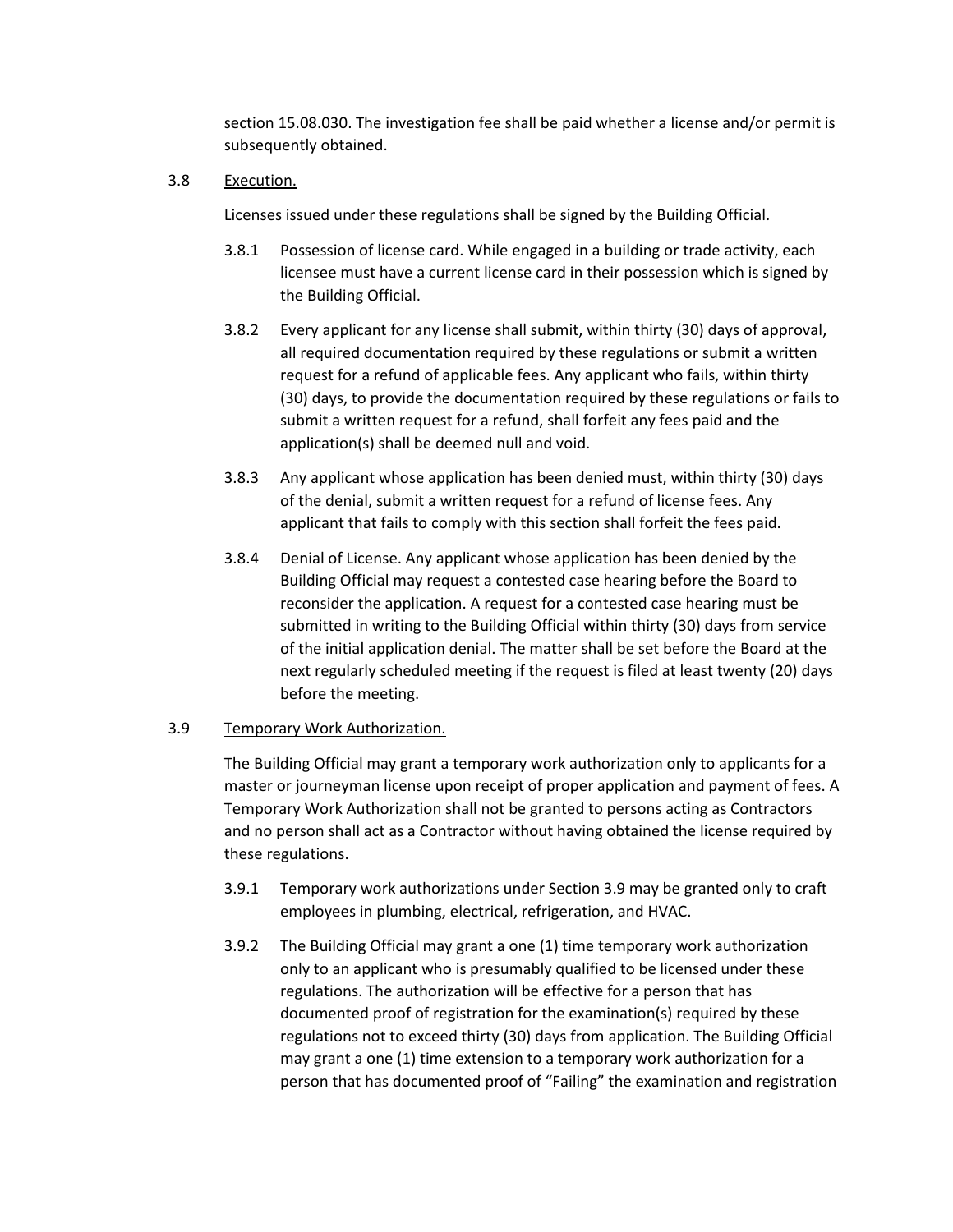for the 2nd examination(s). The Building Official shall not extend a temporary work authorization for more than sixty (60) days.

3.9.3 Any person who does not obtain a valid license after being issued a temporary work authorization shall not be eligible for any fee refund.

## **4.0 License Duration and Renewal.**

4.1 All licenses issued by the Building Official pursuant to these regulations shall expire annually, one year from the date of issuance.

4.1.1 The Building Official may adjust license expiration dates for the purpose of Division requirements and/or needs.

- 4.2 Every person holding any license issued pursuant to these regulations shall renew the license prior to the annual expiration date. It is the responsibility of each licensee to renew the license prior to expiration whether a renewal form has been received. Licensees will be notified by the Building Official to the last physical address or email address on record approximately 60 days prior to the license expiration date. The Building Official has the authority to approve license renewals. Electrical contractors and electricians, including low voltage and limited voltage licensees, must submit a copy of their valid state license to renew their City license. If a license renewal has not been received by the Building Official prior to expiration of the current license, the license expires and the licensee will not be eligible for renewal status and an application for a new license must be submitted to the Building Official.
- 4.3 Any person who continues to work after the license has expired, without renewing the license or securing a new license as required, is deemed to be operating without a license in violation of these regulations and the Ordinances.

# **5.0 License Transfers.**

- 5.1 Change of name or address. Licensees shall report a change of name or address to the Building Official within fifteen (15) days after making the change. There is no fee for the change.
- 5.2 Non-transferability of license. A license held by one person shall not be transferable to another person.
- 5.3 Dissolution. The dissolution of a business entity which has been licensed terminates the license and no person may operate under that license.
- 5.4 New License required. A new license is required for the creation of a new business entity and shall not entitle any person to transfer any license.

#### **6.0 Exemption of Public Utilities.**

The provisions of these regulations do not apply to work done by a public utility company or by their contractors, subcontractors or employees, when necessary to provide the service of the utility to the public. This exemption shall not apply to buildings of a public utility.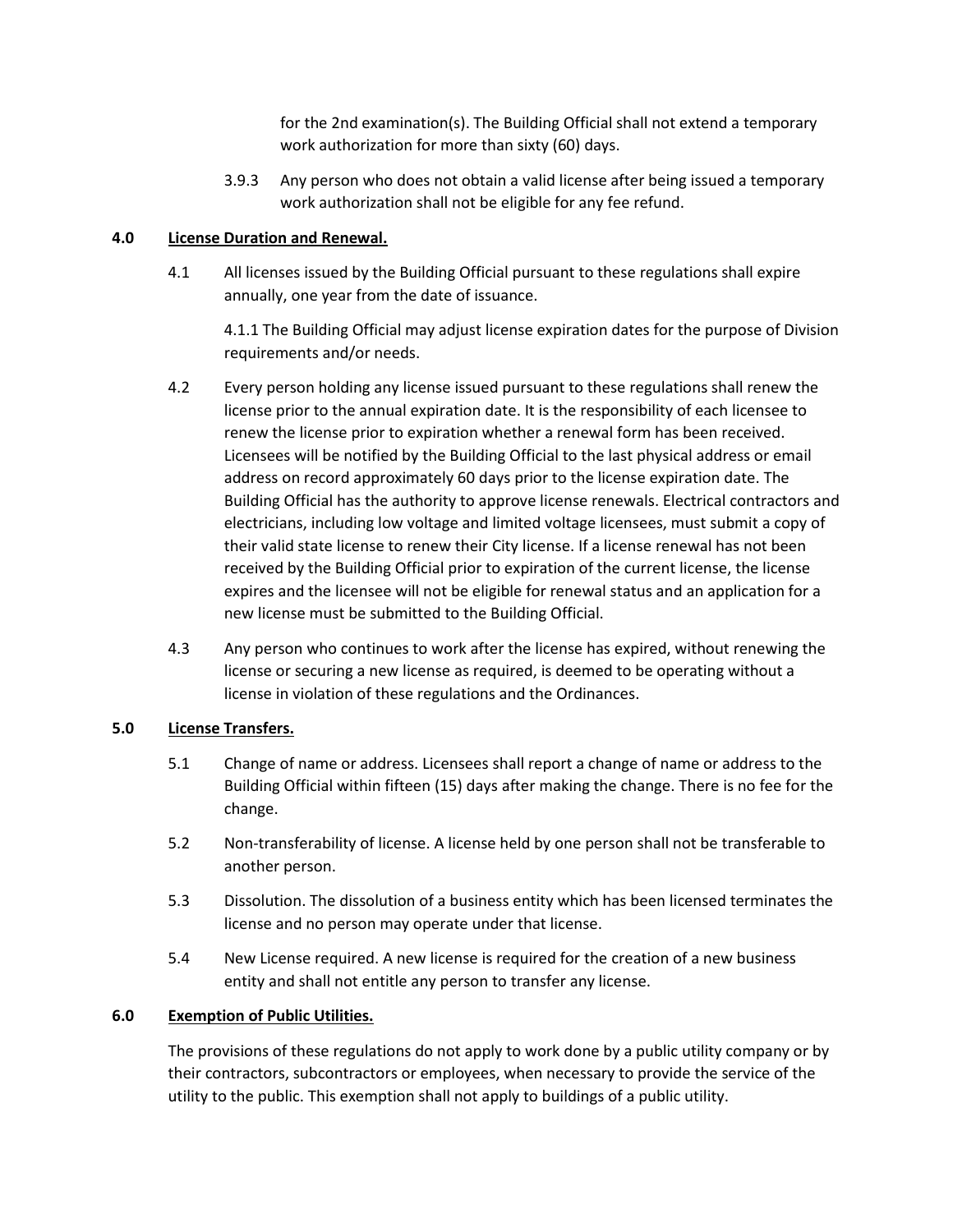#### **7.0 Interpretation.**

The Building Official may render reasonable interpretations of these regulations as necessary to carry out the intent and purpose of these regulations. Formal interpretations shall be made by the Board pursuant to Section 1.2.4.

## **8.0 Duties and Responsibilities of Licensees.**

Licensees are responsible for all building and construction work subject to applicable codes adopted by Title 15 of the Ordinances, and these regulations. Licensees shall:

- 8.1 Be responsible for all work performed by the licensee, licensee's employees, and subcontractors, whether a permit is required or not.
- 8.2 Be responsible and account for all funds or property received in connection with any work performed requiring a permit.
- 8.3 Obtain all required permits before any work is performed.
- 8.4 Verify and ensure that all subcontractors and employees are properly licensed.
- 8.5 Provide safety measures and equipment to protect the public in compliance with all applicable laws and regulations.
- 8.6 Report in writing to the Chief Building Official, within three (3) working days, all accidents occurring in any construction, demolition, or undertaking which has caused damage to any building or structure.
- 8.7 Build and demolish in compliance with all current and applicable laws, codes, regulations, manufacturer's specifications and for one (1) and two (2) family dwellings, the most recent edition of the Residential Construction Performance Guidelines, published by the National Association of Home Builders of the United States, which is incorporated and adopted herein.
- 8.8 Construct without substantial departure from drawings and specifications filed and approved by the Chief Building Official and permit issued for the work, unless changes have been approved in writing by the Chief Building Official.
- 8.9 Construct and complete all work performed as a contractor in a workmanlike manner and in compliance with industry and local standards, and for one (1 ) and two (2) family dwellings, the most recent edition of the Residential Construction Performance Guidelines, published by the National Association of Home Builders of the United States.
- 8.10 Obtain inspections when required by these regulations and the codes promulgated by the International Code Council.
- 8.11 Pay any fee assessed under the authority of these regulations and the codes promulgated by the International Code Council.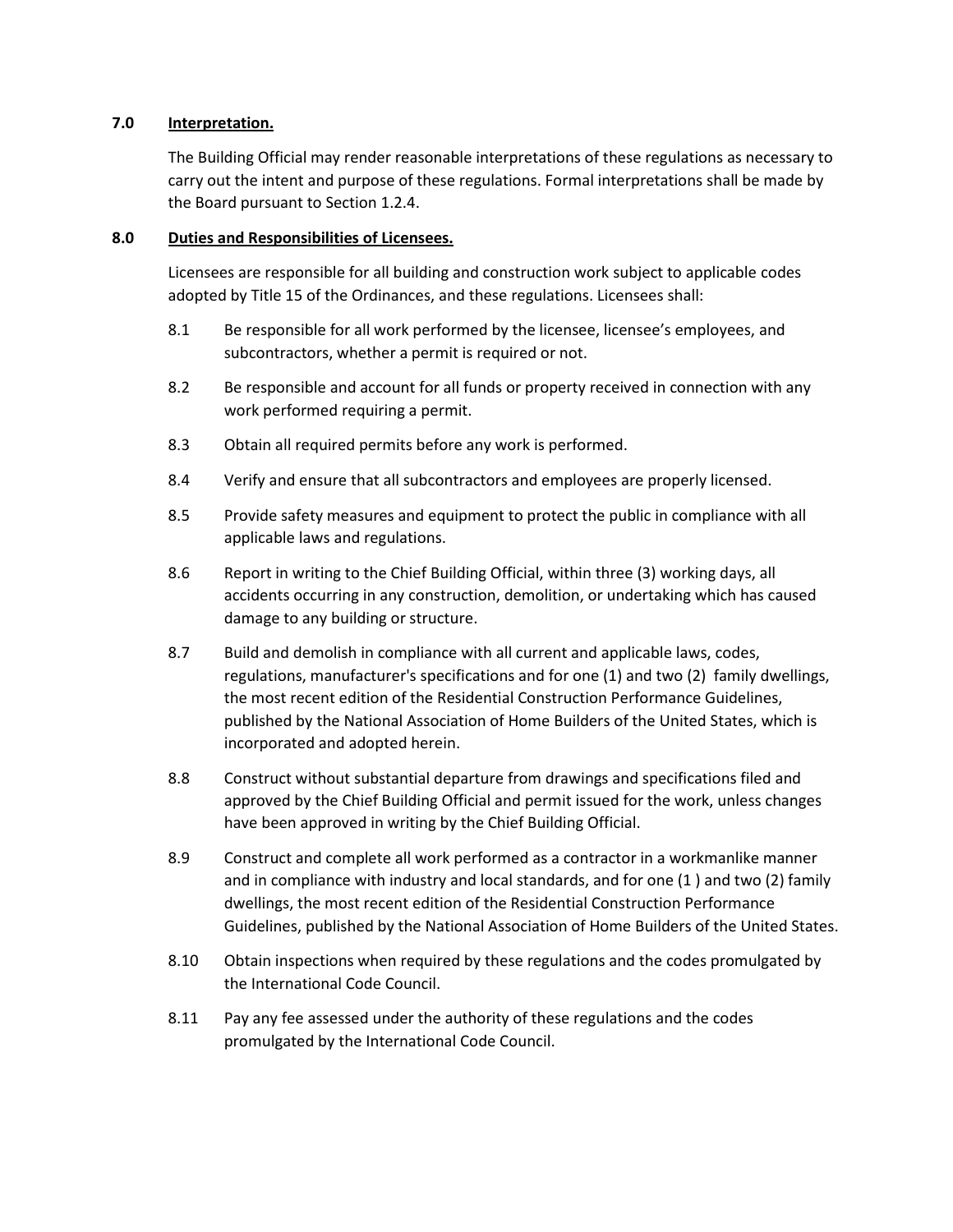- 8.12 Comply with every order or notice entered or issued by the Board or Building Official pursuant to these regulations or the codes promulgated by the International Code Council.
- 8.13 Present the license card when requested by the Building Official or other authorized agent of the City.
- 8.14 Contractors must display their license number on all advertising, contracts, and bids.

#### **9.0 Suspension or Revocation of License.**

The Board may suspend, revoke or require probation of a licensee, if a licensee is proven to have violated any of the following:

- 9.1 Any provision of Title 15 of the Ordinance related to construction of buildings.
- 9.2 Allowing a license to be used, for any reason, by a person other than for whom it was issued.
- 9.3 Any provisions of these regulations.
- 9.4 Obtaining a license by fraud or misrepresentation.
- 9.5 Cancellation of an insurance policy, including workers' compensation, or reduction of coverage to an amount less than the minimum required by these regulations.
- 9.6 Hiring or subcontracting to unlicensed subcontractors.
- 9.7 Failure to obtain a Certificate of Occupancy prior to occupancy of a building or structure.
- 9.8 Failure to comply with the terms and conditions of a Temporary Certificate of Occupancy.
- 9.9 Failure to convert a Temporary Certificate of Occupancy to a Final Certificate of Occupancy within the time limits specified in the Ordinances.
- 9.10 Failure to maintain eligibility for a license as described in Section 3.3 of these regulations.

#### **10.0 Suspension.**

- 10.1 The Board may summarily suspend, by emergency action, any license pursuant to Wyoming Statute  $\S 16-3-113(c)$ , when the licensee is in violation of any of these regulations and summary suspension is immediately necessary for the protection of the public health, safety or welfare.
- 10.2 The Building Official may suspend a license, when a licensee's insurance policy is cancelled or for failure to provide evidence of insurance coverage, including workers' compensation or when coverage is reduced below the minimums required by these regulations. The Building Official shall reinstate any license suspended pursuant to this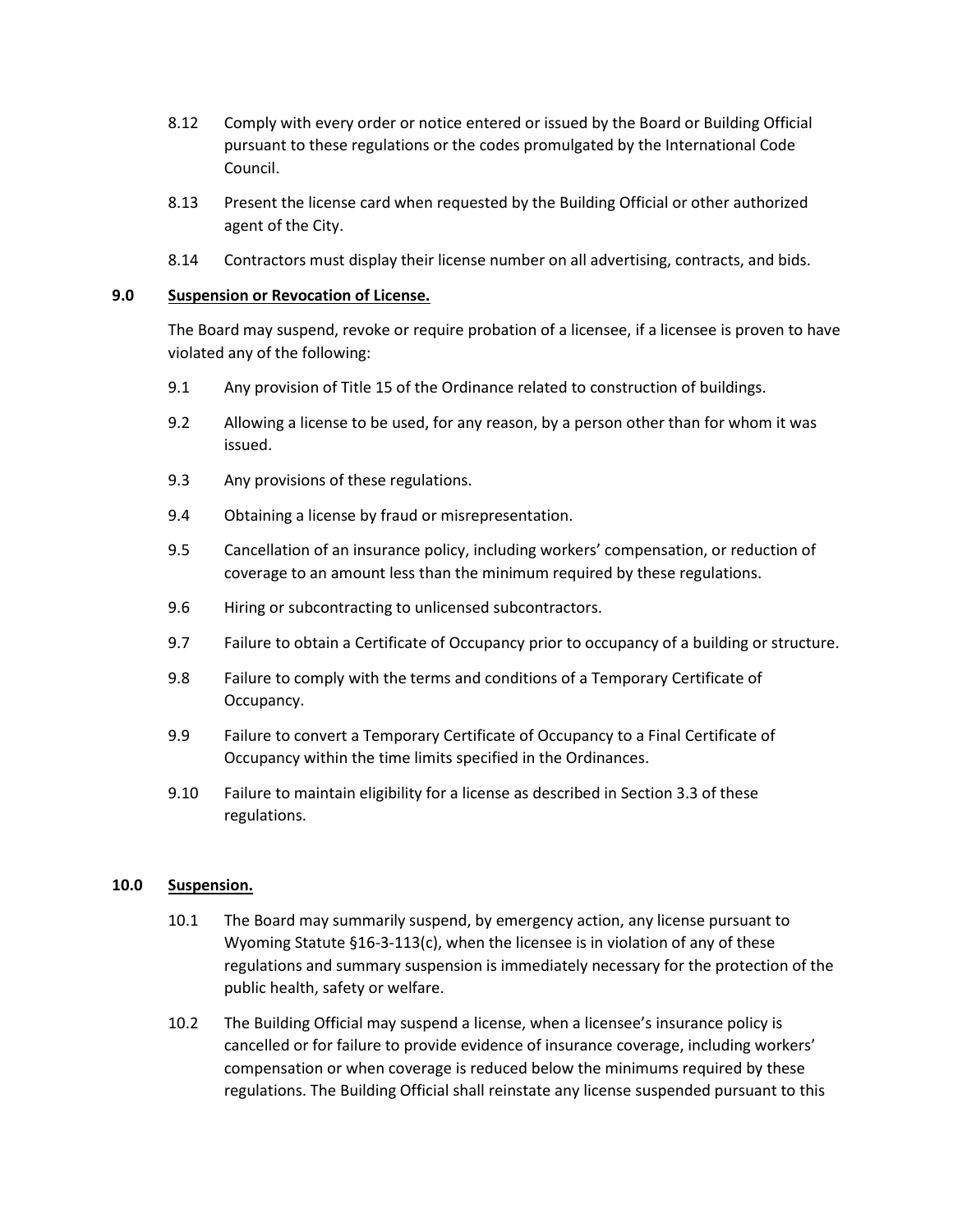subsection, when the violation has been remedied. A licensee may also request a hearing before the Board pursuant to the procedures and timelines of Section 3.8.4.

- 10.3 The Building Official may suspend a qualified supervisor or master license if the licensee is in violation of Section 13.0 of these regulations. The Building Official shall reinstate any license suspended pursuant to this subsection, when the violation has been remedied. A licensee may also request a hearing before the Board pursuant to the procedures and timelines of Section 3.8.4.
- 10.4 The Building Official may suspend a license, when a licensee's qualifying supervisor is cancelled or expired required by these regulations. The Building Official shall reinstate any license suspended pursuant to this subsection, when the violation has been remedied. A licensee may also request a hearing before the Board pursuant to the procedures and timelines of Section 3.8.4.

#### **11.0 Disciplinary Proceedings.**

## 11.1 Commencement.

Disciplinary proceedings under these regulations shall be commenced by filing a written Contractor Complaint against a licensee/respondent upon a form provided by the Board. The Contractor Complaint shall be filed within one (1) year of the date of the alleged violation or within one (1) year of the discovery of an alleged violation, which ever time period is later. However, in no case shall a contractor complaint be filed after three (3) years of work being performed that is the basis of the alleged violation. Failure to file a contractor complaint within the required time limitation shall divest the board of jurisdiction and shall result in dismissal of the contractor complaint. The Contractor Complaint shall include:

- 11.1.1 The name, address and telephone number of each complainant;
- 11.1.2 The name, address and telephone number of the licensee/respondent;
- 11.1.3 Allegations necessary to establish the jurisdiction of the Board;
- 11.1.4 Allegations containing citations to the specific sections of these regulations and applicable building codes which have been violated by the licensee/respondent, if known;
- 11.1.5 Signature of complainant verifying that the information set forth within the complaint is true and correct.
- 11.2 A current Board member who has knowledge of an alleged violation committed by a licensee shall not file a Contractor Complaint. The Board member may request that the Building Official file a Contractor Complaint related to the alleged violation. Any Board member participating in requesting that the Building Official file a Contractor Complaint shall not have ex parte communication with any other Board member or participate in the contested case hearing related to the Contractor Complaint, except as a witness.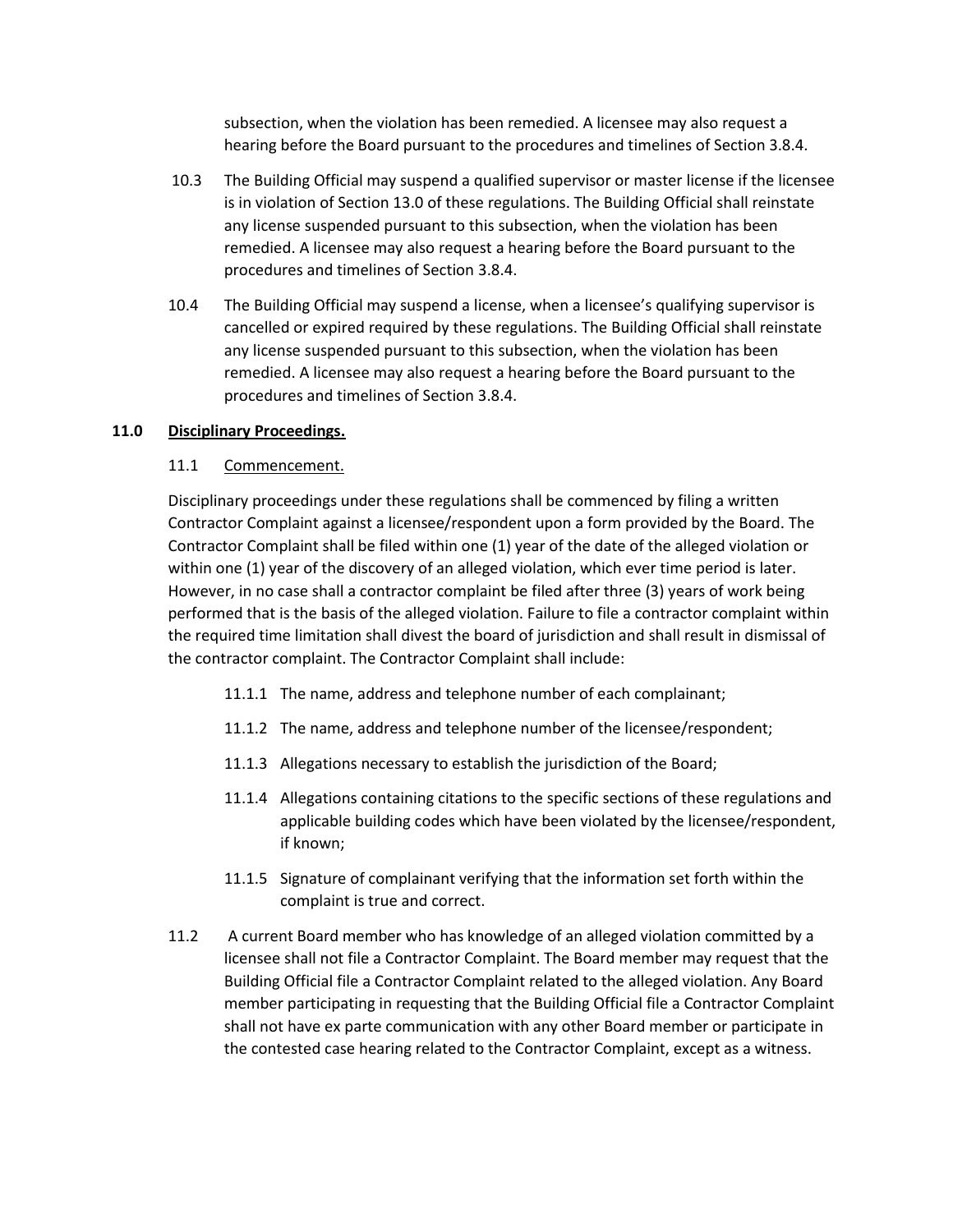11.3 Three (3) violations of the Board Regulations within three hundred sixty-five (365) year will constitute an automatic Contractor Complaint and will be filed by the Building Official to the Board.

## 11.4 Notice to Licensee.

- 11.4.1 If the Board has jurisdiction to consider a Contractor Complaint, a copy shall be served upon the licensee providing twenty (20) days during which the licensee may respond in writing showing compliance with all lawful requirements for the retention of the license, as required by Wyoming Statute §16- 3-113. Upon expiration of the twenty (20) day response period or upon receipt of the licensee's response, the matter may be:
	- a. Administratively dismissed by the Building Official; or
	- b. Remedied by entering into a written mutual agreement between the Complainant and Licensee proposed by the Building Official and shall be reported to the Board; or
	- c. Set for a contested case hearing before the Board.

# 11.5 Hearing Notice.

- 11.5.1 A Contractor Complaint shall be set for hearing by a notice of hearing served via certified mail, return receipt requested, upon both the licensee/respondent at the address of record and complainant at the address identified upon the Contractor Complaint. The notice of hearing shall include:
	- a. Date, time and place of the hearing, which shall be set no less than twenty (20) days from mailing of the notice;
	- b. An attached copy of the Contractor Complaint;
	- c. Citations to authority for the Board to consider the matter;
	- d. Appointment of a presiding hearing officer, if any; and
	- e. Signature of the Building Official.

# 11.6 Conduct for Contested Case Hearing.

- 11.6.1 Contested case hearings before the Board shall be conducted according to provisions of the Ordinance, Title 5, Chapter 5.44, the Board's Contractor Licensing Regulations, and the Wyoming Administrative Procedure Act, §§ 16-3- 101 et seq.
	- a. The Board may utilize a presiding hearing officer to assist in conducting and presiding over all aspects of the contested case hearing, including scheduling and preliminary matters or the Board chair or other member may serve in that capacity;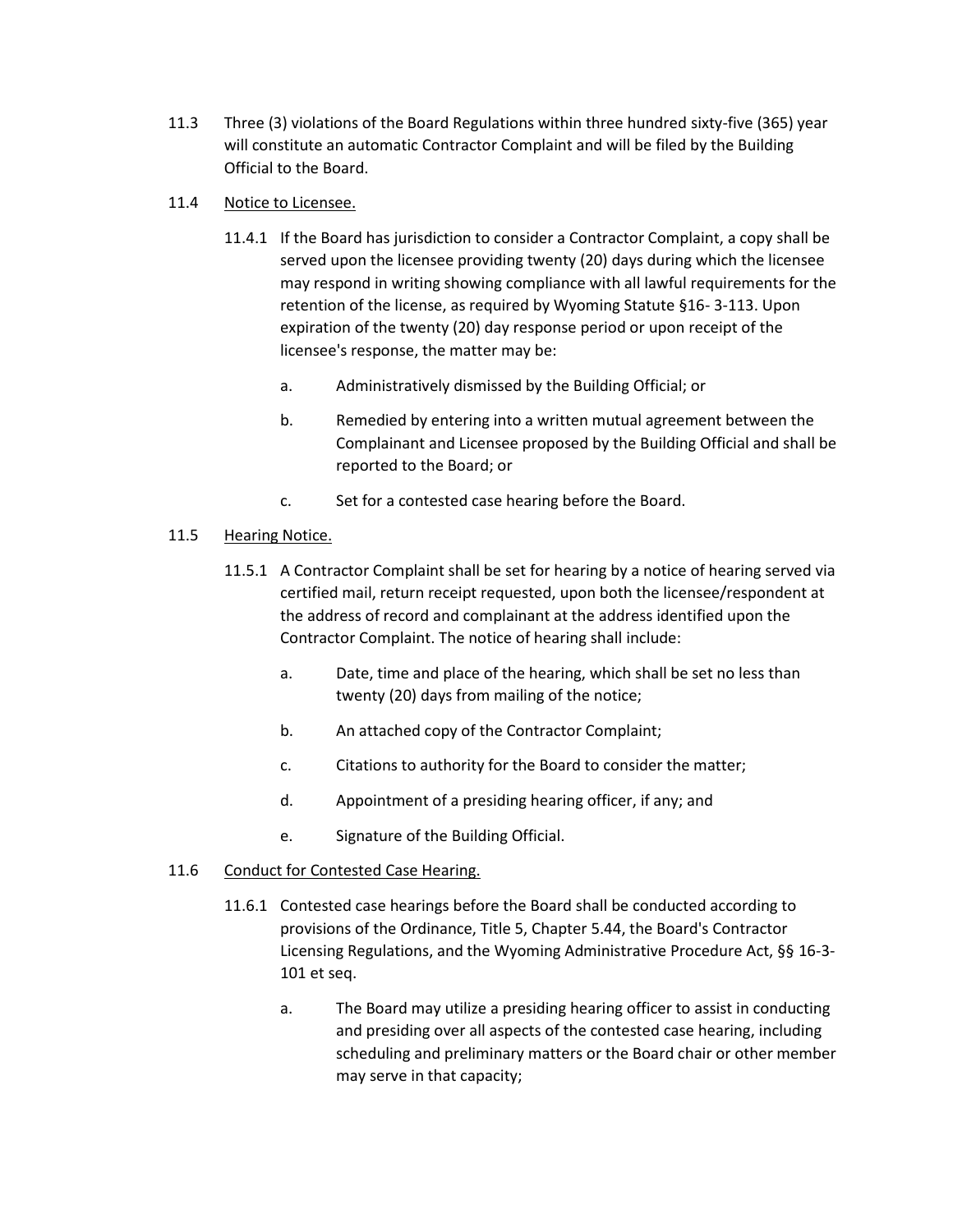- b. The complainant shall bear the burden of proof at the hearing to prove the alleged violation(s) by presenting clear and convincing evidence which is 'that kind of proof that would persuade the trier of act that the truth of the contention is highly probable.' Expert opinion evidence is required to prove most violations.
- c. A quorum of the Board shall hear and consider the evidence presented by the parties;
- d. Each party shall be provided the opportunity to present an opening statement, to offer witnesses and documentary evidence, to conduct cross-examination and present a closing argument;
- e. Board members shall be provided the opportunity to question any witness;
- f. Board members may view any work or property that is the subject of the Contractor Complaint, in accordance with procedures and limitations established by the hearing officer;
- g. Upon written application of any party, the Board or presiding hearing officer may issue subpoenas for the appearance of witnesses and to produce documents;
- h. Any party may conduct necessary and reasonable discovery in contested case matters;
- i. The failure of a complainant to appear and participate in a properly noticed contested case hearing may result in the dismissal of the Contractor Complaint by the Board;
- j. The failure of a licensee/respondent to appear at a properly noticed contested case hearing may result in a default order being entered;
- k. The contested case hearing shall be recorded verbatim by any manner determined by the Board;
- 1. All documents filed in a contested case shall be filed originally with the Board and copied to all other parties, counsel and the presiding hearing officer.
- m. Parties may be represented by an attorney, licensed to practice law in Wyoming, at any stage of the disciplinary proceedings.

# 11.7 Decision of the Board.

11.7.1 Upon the close of the evidence and presentation of closing arguments, if any, the matter will be considered and publicly deliberated by the Board. Upon a motion and second to the motion, the Board, by majority vote, may dismiss the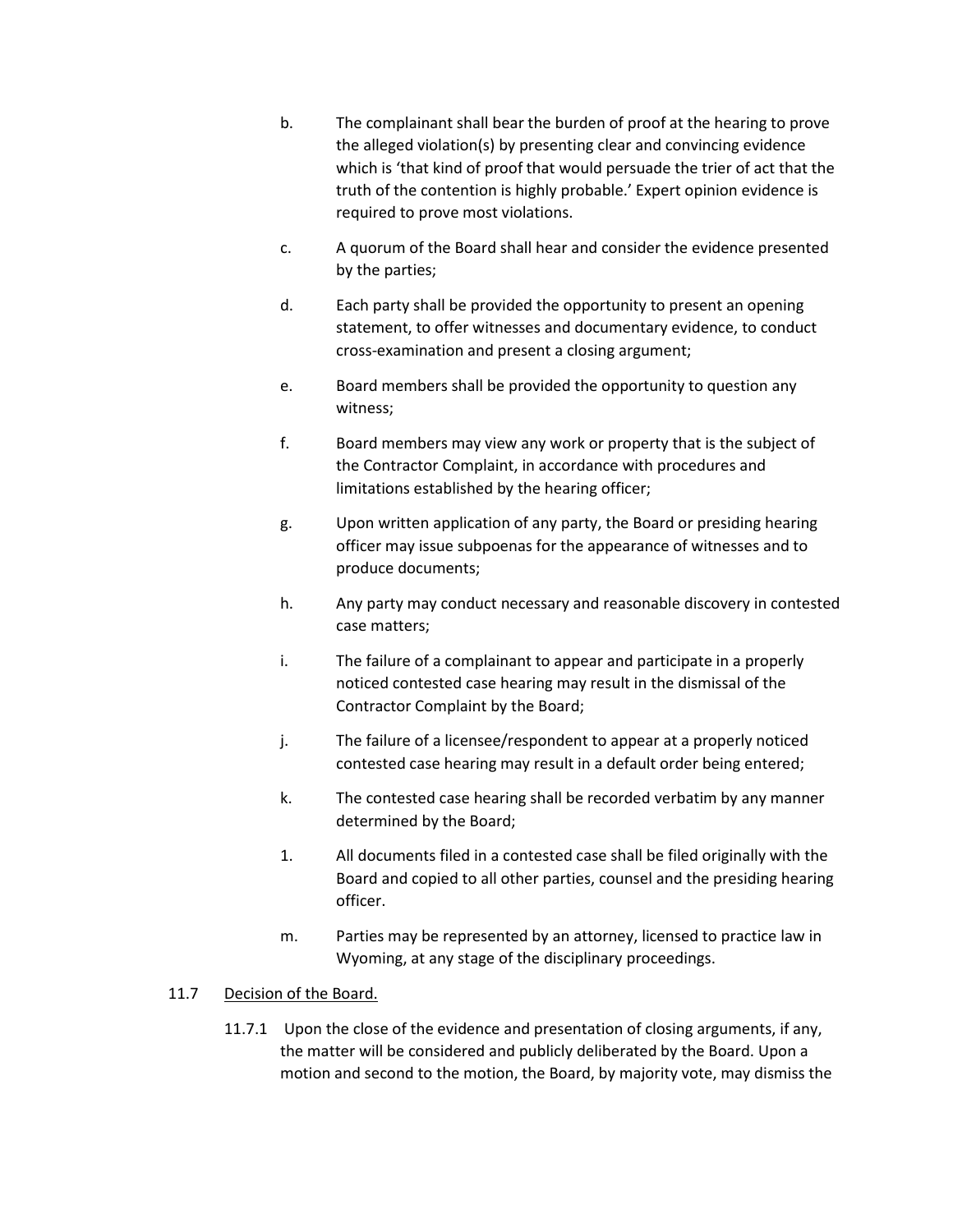Complaint or may enter discipline against the licensee/respondent. If discipline is entered, it is effective upon the Board's vote.

11.7.2 Following the conclusion of the contested case hearing, the Board shall issue a written finding of fact, conclusions of law and order, within forty-five (45) days which shall be served upon the parties and counsel, if any.

## 11.8 Appeals from Board Decisions.

Appeals from orders issued pursuant to Section 11.5.2. shall be filed within thirty (30) days after service of the Order in accordance with the Wyoming Administrative Procedure Act, §§ 16-3-101 et seq., and the Wyoming Rules of Appellate Procedure, Rule 12.

# 11.9 Reinstatement of License.

Any licensee that has been disciplined by order of the Board may be reinstated by the Board upon a proper application being submitted, together with evidence that the previous Board order has been fully complied with. The application shall be considered by the Board at a contested case hearing pursuant to procedures set forth herein.

## 11.10 Unlicensed Contractor or Workmen.

The license fee for a contractor and employee who works without first obtaining the proper license shall be as prescribed by Section 3.7 of these regulations.

## **12.0 Building Trade Licenses.**

# 12.1 Requirements.

The following are the minimum experience, training and examination requirements for building trade licenses and shall be furnished in writing. No more than two (2) apprentices are permitted to work without the direct supervision of a properly licensed journeyman or master.

- 12.1.1 Class A qualified supervisor. At least seven (7) years with fourteen thousand (14,000) hours comprehensive experience and/or education acceptable to the Board. All applicants are required to successfully complete an examination as prescribed by Section 3.5 of these regulations.
- 12.1.2 Class B qualified supervisor. At least five (5) years with ten thousand (10,000) hours comprehensive experience and/or education acceptable to the Board. All applicants are required to successfully complete an examination as prescribed by Section 3.5 of these regulations.
- 12.1.3 Class R qualified supervisor. At least five (5) years with ten thousand (10,000) hours comprehensive experience acceptable to the Board. All applicants are required to successfully complete an examination as prescribed by Section 3.5 of these regulations.
- 12.1.4 Class C qualified supervisor. At least three (3) years with six thousand (6,000) comprehensive experience acceptable to the Board. All applicants are required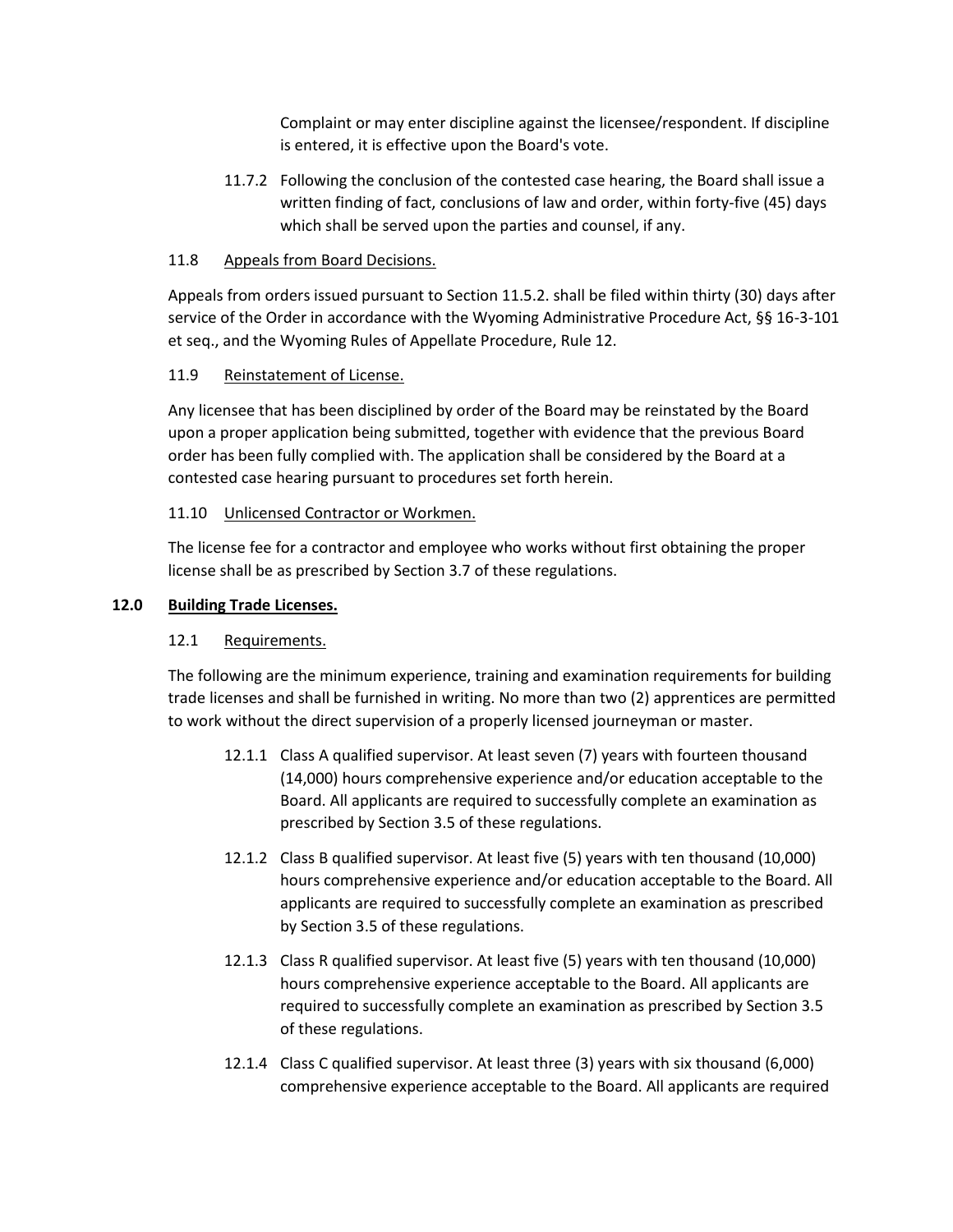to successfully complete an examination as prescribed by Section 3.5 of these regulations.

- 12.1.5 Master level craft employee. Must show at least four (4) years with eight thousand (8,000) hours documented experience as an apprentice, or certified equivalent training, in the field and at least three (3) years with six thousand (6,000) hours documented experience as a journeyman and possession of satisfactory examination results. Master electricians must possess a current Wyoming State license.
- 12.1.6 Class D qualified supervisor. At least one (l) year with two thousand (2,000) hours practical experience under the direction of a professional or licensed contractor or tradesman. Experience shall be in the field for which applicant is applying.
- 12.1.7 Class E qualified educator. A minimum of five (5) years of teaching construction or actual construction experience, an industrial Technology Teaching Certificate and a written recommendation from the Career/Tech Education Curriculum Coordinator of the school district or community college. This license is only valid if the individual in possession of the license is actively employed by an accredited school district or community college. In addition, permits issued pursuant to the provisions of this license are limited to the construction, alteration, repair or addition of one (1) and two (2) family dwellings. Any plumbing, mechanical, or electrical work that is performed must be inspected by the local enforcement authority to ensure compliance with all applicable codes.
- 12.1.8 Class S Building Materials Supplier qualified construction project coordinator. At least two (2) years with four thousand (4,000) hours practical experience coordinating construction activities, as determined by the board.
- 12.1.9 Class F qualified supervisor. At least three (3) years with six thousand (6,000) hours comprehensive experience acceptable to the Board.
- 12.1.10 Journeyman level craft employee. At least four (4) years with eight thousand (8,000) hours documented experience, in the trade, as a licensed apprentice, or certified equivalent training, and possession of satisfactory examination results. Journeyman electricians must possess a current Wyoming state license.
- 12.1.11 Apprentice level craft employee. A person other than a journeyman or master, who as his principal occupation, is engaged in learning and assisting in the specialty for which he is licensed and works under the direct supervision of a properly licensed journeyman or master.
- 12.2 Master/Contractor/Shop training programs must certify to the Board: (a) the date of hiring and termination of each apprentice; (b) that the program did not exceed a ratio of two (2) apprentices to each Journeyman/Master; and (c) that each trainee has satisfied the time and training requirements and is eligible to apply to the board for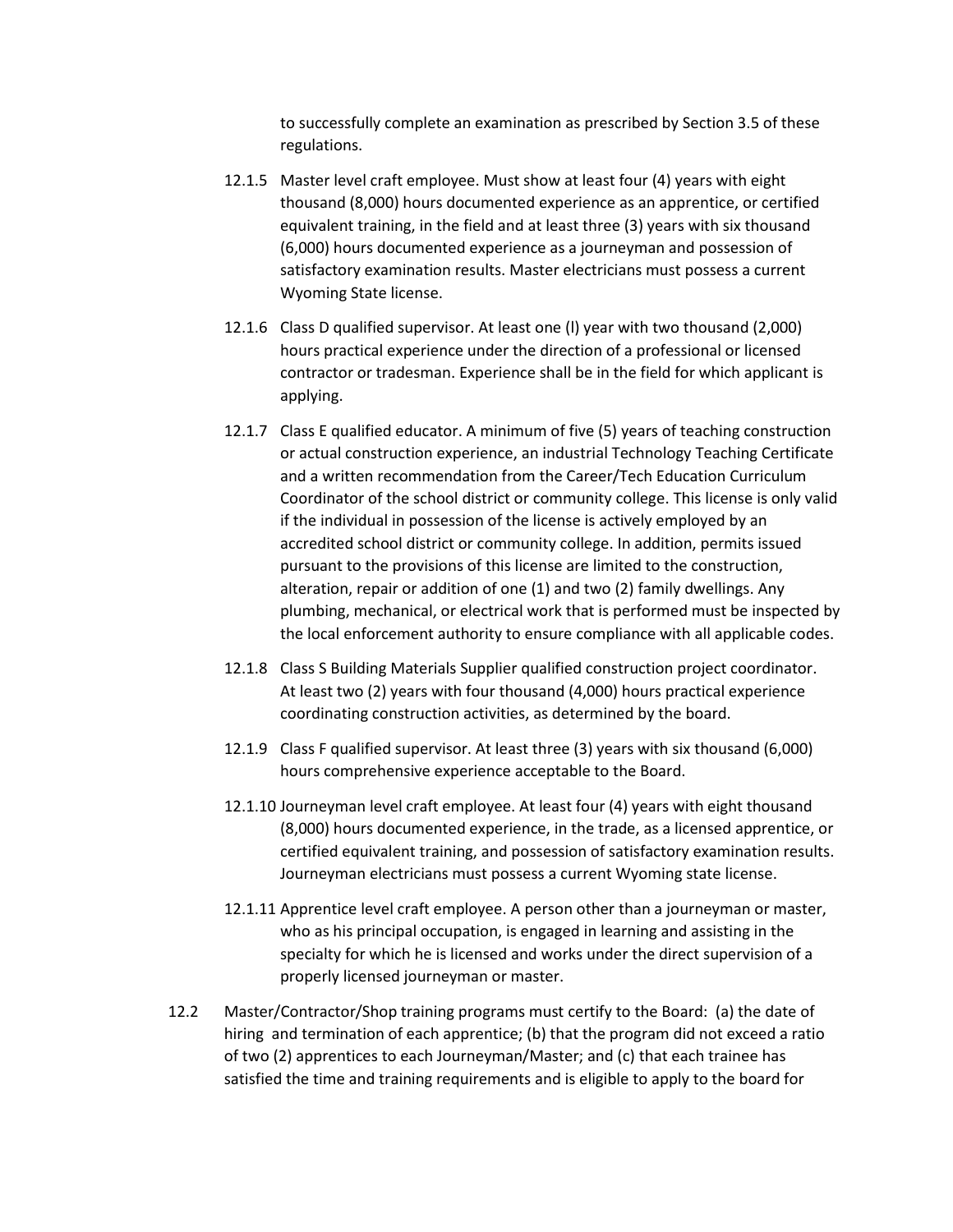Journeyman licensing. Apprentice electricians must possess a current Wyoming state license.

- 12.3 Department of Labor Office of Apprenticeship (DOL/OA) Apprentices indentured in DOL/OA approved programs shall adhere to the requirements of each program. There shall be no other requirements by the Contractor Licensing Board. Certification of completion shall be made by the program director and shall make the apprentice eligible to apply to the Contractor Licensing Board for Journeyman licensing.
- 12.4 No more than two (2) apprentices are permitted to work without the direct supervision of a properly licensed Journeyman or Master.
- 12.5 Experience disputes. Any dispute as to the acceptability of experience shall be resolved by the Board.

#### **13.0 Qualified supervisor or master required.**

A person may be issued a contractor license under these regulations only if he/she is, or always employs, in an active full-time capacity, a qualified supervisor or master. The qualified supervisor or master shall hold the license of the class corresponding to the class and specialty of the contractor's license, or greater subject to the Building Official's approval.

- 13.1 A qualified supervisor or master shall represent no more than one contractor. Exception: If one or more business entities are wholly owned by the same individual(s), those individual(s) may represent all business entities as a qualified supervisor or master, if the individual holds the appropriate qualified supervisor licenses. Any violation of this subsection shall result in each of the qualified supervisor's or master's license being placed into inactive status until the violation has been abated.
- a. "Individual" for purposes of this subsection, shall mean any natural person or a limited liability company having identical members.
- 13.2 A qualified supervisor or master shall oversee and be responsible for, all work performed by a contractor. Qualified supervisors and masters shall be present at the job site within twenty-four (24) hours after notice given by the Building Official and shall be present on the job site at any time the Building Official deems necessary.
- 13.3 A contractor license shall be valid, subject to the time periods set forth in this subsection, only if the qualified supervisor or master named in the application is employed by the Licensee in an active, full time capacity and the employment is the qualified supervisors' or masters' principal employment.
	- 13.3.1- If a contractor who has lost the qualified supervisor or master, they shall notify the Building Official in writing within three (3) working days and may have up to but not more than thirty (30) days to register a new qualified supervisor or master. Failure of the Licensee to properly notify the Building Official is cause for disciplinary action in accordance with Section I 1.0 of these regulations. If a qualified supervisor or master is not employed within thirty (30) days, the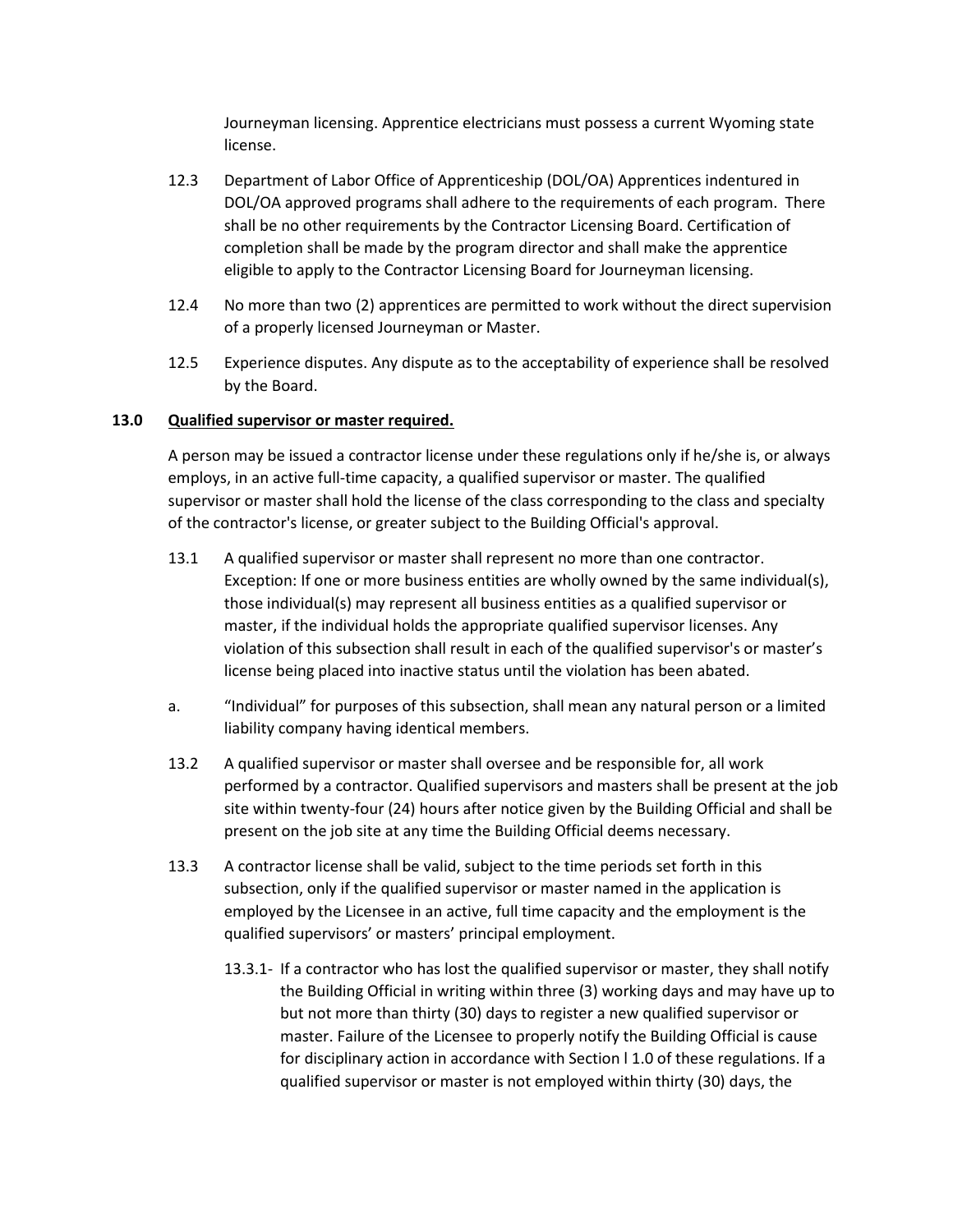contractor's license shall be subject to suspension or revocation in accordance with Section 10.4 of these regulations.

## **14.0 Employment of Unlicensed Workers Prohibited.**

No person shall employ any individual in the capacity of a qualified supervisor, master, journeyman or apprentice who is not properly licensed in accordance with the provisions of these regulations.

## **15.0 Building Contractor Class A License.**

This license entitles the holder to apply for permits for the construction, alteration, or repair of any type or size of structure, provided he/she employs properly licensed sub-contractors for all trades listed in Sections 16 through 22. In addition, the holder of this license may perform any or all the work under the provisions of contractor's Class C and Class D licenses except electrical, plumbing, refrigeration, HVAC and Class F systems. Exception: A Class A contractor shall be allowed to do work, with qualified personnel, described in Section 18.12 below under Sewer and Water Main.

## **16.0 Building Contractor Class B License.**

This license entitles the holder to apply for permits for the construction, alteration, addition, or repair of residential buildings or structures covered by the International Residential Code of two (2) stories or less, and the construction of one-story commercial buildings with 7,500 square feet total area or less, provided he/she employs properly licensed sub-contractors for all trades listed in Sections 17 through 22 below. In addition, the holder of this license can do any or all work under the provisions of contractor Class C and Class D licenses except electrical, plumbing, refrigeration, HVAC and Class F systems.

#### **17.0 Building Contractor Class R License.**

This license entitles the holder to apply for permits for the construction, alteration, addition, or repair of detached single-family dwellings not more than three stories above-grade in height and their accessory structures. In addition, the holder of this license can do any or all work under the provisions of contractor Class C and Class D licenses except electrical, plumbing, refrigeration, HVAC and Class F systems.

#### **18.0 Contractor Class C License.**

Class C licenses entitle the holder to apply for permits to perform the work described in this section. If an applicant wishes to engage in more than one activity, a license must be procured for each activity. Holders of Class C Type 1 licenses may perform the work of the Class C Type 2 contractors within their respective categories.

Contractors in possession of a valid Class C license(s) shall not act as a General Contractor and shall not be allowed to hire subcontractors. Except when the project has related minor work or approval of the Building Official, Class C contractors may engage another Class C or D licensee to perform such work if contractor(s) is properly licensed according to the City of Cheyenne Contractor Licensing Board Regulations.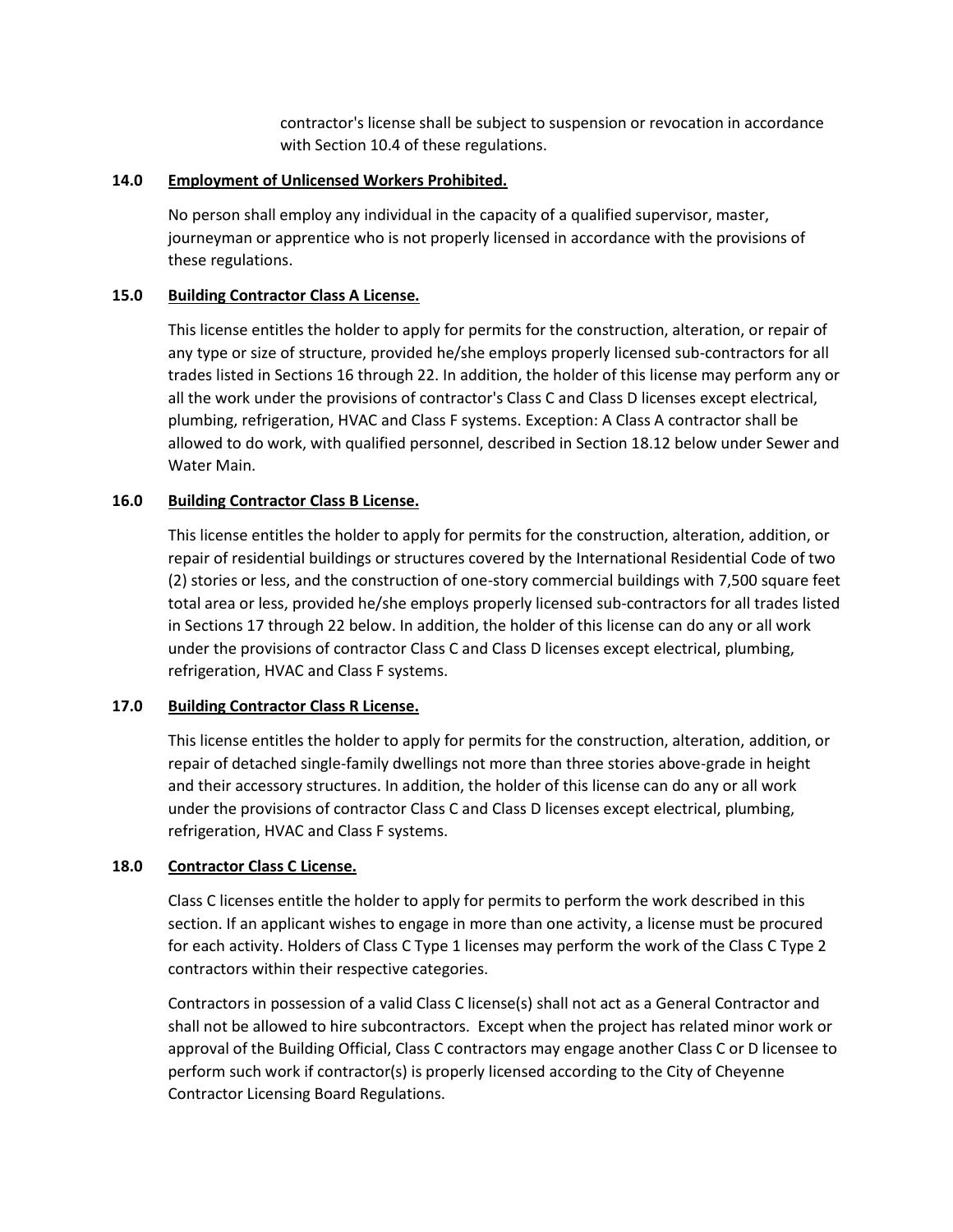- 18.1 Structural masonry. (Type 1) The construction, alteration, repair or demolition of any structural masonry building, structure, retaining wall or any portion thereof.
	- 18.1.1 Masonry veneer. (Type 2) The construction, alteration or repair of nonstructural facing brick, precast concrete, stone or tile. This license also includes the construction of residential masonry fireplaces.
- 18.2 Structural steel. (Type 1) The construction, alteration, repair or demolition of the structural steel portion of a building or portions thereof.
	- 18.2.1 Non-structural steel. (Type 2) The installation and repair of ornamental ironwork and railings.
- 18.3 Manufactured housing. (Type 1) The installation or repair of manufactured housing (excluding structural, HVAC, electrical and plumbing).
- 18.4 Solid fuel installation. (Type 1) The installation, alteration or repair of solid fuel burning appliances (except masonry fireplaces).
- 18.5 Framing. (Type I) The construction, alteration, repair or addition of the wood framing portions of buildings or structures.
- 18.6 Dry Wall. (Type 1) The installation, alteration or repair of drywall in commercial and residential buildings.
- 18.7 General roofing. (Type 1) Application, repair or demolition of all types of roofing material, except Hot roofing.
	- 18.7.1 Special roofing. (Type 2) Application, repair or demolition of roofing materials not covered under hot roofing and shingles and which requires that the applicant(s) to submit manufacturers' certification of application to the Building Official.
	- 18.7.2 Hot roofing. (Type 2) Application, repair or demolition of built-up roof covering which is cemented together, typically known as built-up three ply and cemented.
	- 18.7.3 Shingles. (Type 2) Application, repair or demolition of any manufactured or processed roofing material, and wood shingles or shakes, including metal roofing.
- 18.8 Electrical. (Type 1) The installation, demolition, repair or alteration of all electrical systems and equipment. Electrical contractors are required to possess a valid State of Wyoming and City of Cheyenne license for each classification.
- 18.9 Low Voltage Electrical. (Type 2) Licensed low voltage electrical contractors employing properly licensed low voltage technicians or licensed low voltage apprentice technicians may install electrical equipment which falls under the scope of their low voltage license. The following low voltage licenses must comply with all the following: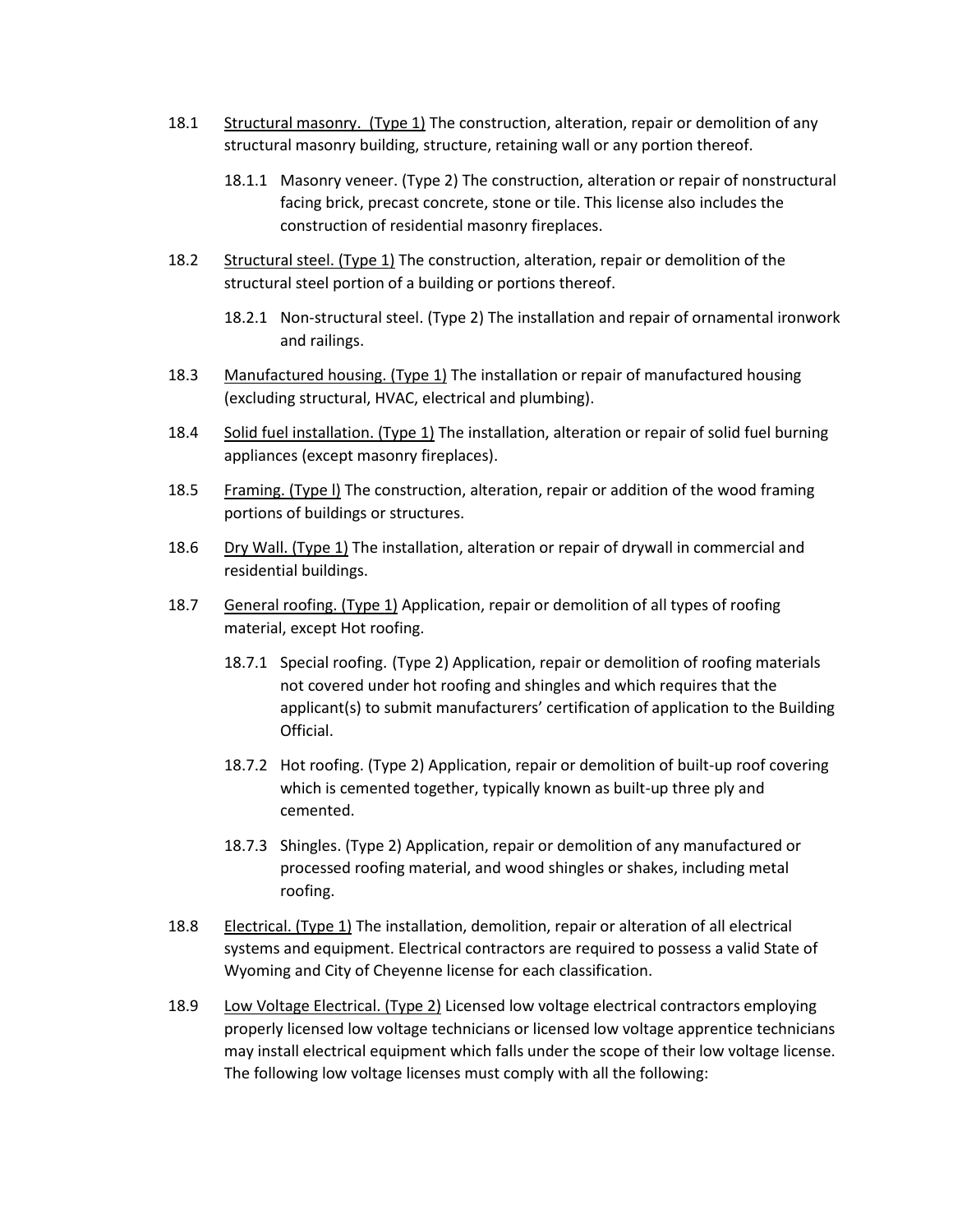- a. All persons engaged in the performance of low voltage work must have a current State of Wyoming and City of Cheyenne low voltage contractor, technician, and apprentice technician license, or equivalent, in the respective category.
- b. A licensed low voltage technician shall provide direct supervision for not more than one (1) licensed low voltage apprentice technicians.
- 18.9.1 Low Voltage General. (Type 2) The wiring, rewiring, installation, demolition, repair or alteration of any low voltage system not exceeding 90 volts, to include sound systems, burglar alarm systems, fire alarm systems, communication systems, cathodic protection systems and other low voltage systems. The holder of this license can perform work in all the following low voltage categories.
- 18.9.2 Low Voltage Alarms. (Type 2) The wiring, rewiring, installation, demolition, repair or alteration of fire alarms, burglar alarms and other alarm systems not exceeding 90 volts.
- 18.9.3 Low Voltage Communications. (Type 2) The wiring, rewiring, installation, demolition, repairing or alteration of telephone systems, intercom systems, related fiber optics, computer systems, and other communications systems not exceeding ninety volts.
- 18.10 Limited Electrical. (Type 3) Any plumbing, refrigeration or HVAC licensee may perform work on the load side of the disconnect which supplies power to the electrical equipment that they are licensed to work on if they are in possession of a valid limited electrical license. Any plumbing, refrigeration or HVAC licensee that does not hold a limited electrical license is not permitted to perform electrical work on the load side of the disconnect.

Licensed limited electrical contractors employing properly licensed limited technicians or licensed limited apprentice technicians may install electrical equipment which falls under the scope of their limited license or registration. The electrical work shall only include the electrical system on the load side of the disconnect which supplies power to the electrical equipment that they are licensed to work on. The following limited electrical licenses must comply with all the following:

- a. All persons engaged in the performance of limited electrical work must have a current State of Wyoming and City of Cheyenne limited electrical contractor, technician license or apprentice technician license, or equivalent, in the respective category.
- b. A licensed limited electrical technician shall provide direct supervision for not more than two (2) licensed limited electrical apprentice technicians.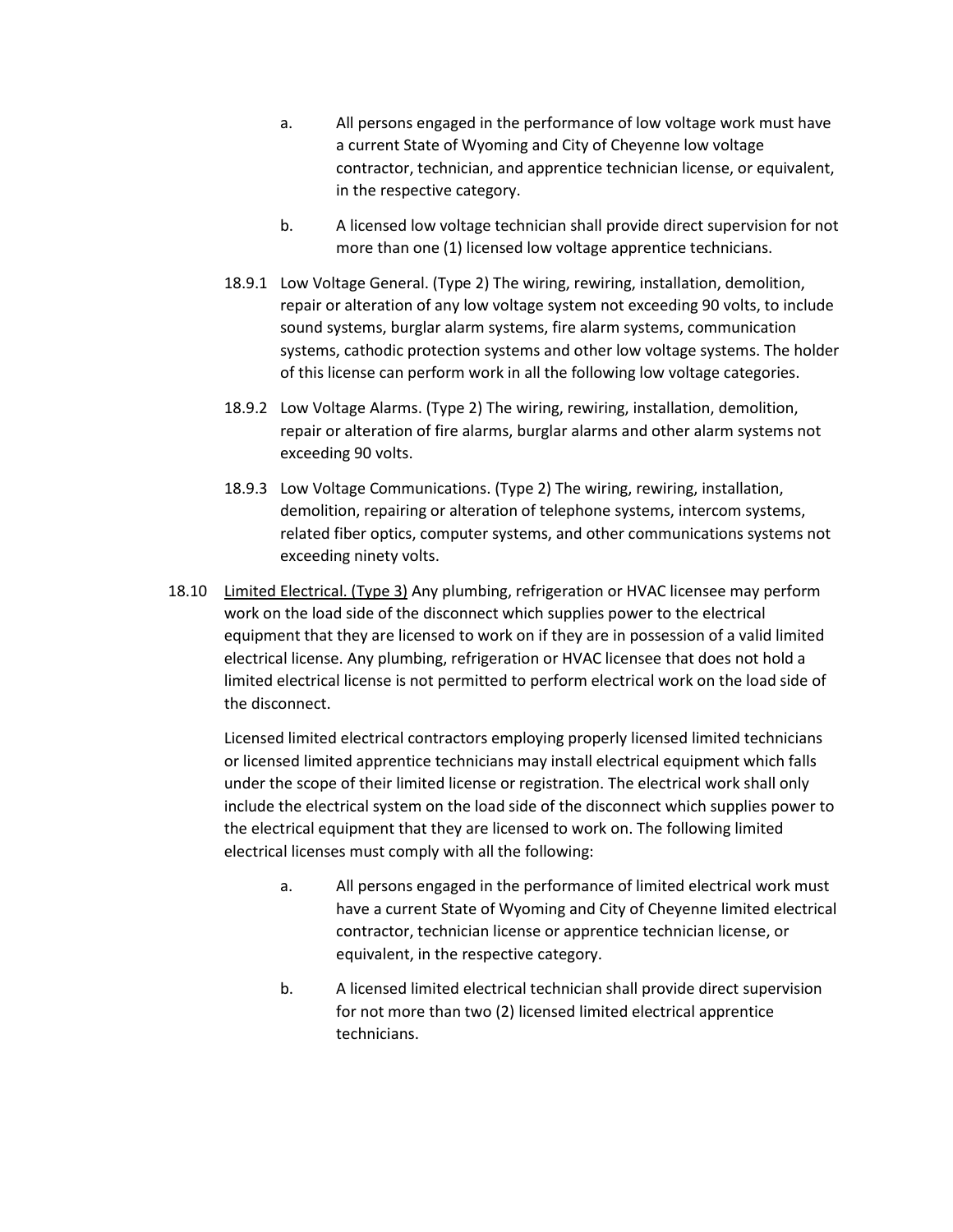- 18.10.1 Limited Electrical Elevators. (Type 3) The wiring, rewiring, installation, demolition, repairing or alteration of elevators and their related systems, limited to wiring on the load side of the equipment disconnect.
- 18.10.2 Limited Electrical Signs. (Type 3) The wiring, rewiring, installation, demolition, repairing or alteration of electrical signs and their related systems, limited to wiring on the load side of the equipment disconnect. This may also be extended to the installation of the bases and support structures if proof of experience can be provided.
- 18.10.3 Limited Electrical Light Fixtures. (Type 3) Routine repair of light fixtures, limited to replacement ballasts and fixture parts located in buildings and their premises.
- 18.10.4 Limited Electrical (Type 3) Plumbing, refrigeration or HVAC. The wiring, rewiring, installation, demolition, repairing or alteration of heating, ventilating, air conditioning, and refrigeration, limited to electrical wiring on the load side of the equipment disconnect.
- 18.11 Plumbing. (Type 1) The installation, demolition, repair or alteration of plumbing and pipe fitting systems, equipment and materials (excluding fire sprinklers). Requires limited electrical — HVAC (type 3) license in order to perform electrical work on the load side of the disconnect.
- 18.12 Sewer and water main. (Type 2) The installation, repair or alteration of public sewer or water mains, and their related appurtenances. The installation, repair or alteration of private sewer or water mains and their related appurtenances. The licensee may perform the necessary excavation work only for the work allowed under the license, without obtaining a separate earthwork license.
- 18.13 Refrigeration. (Type 1) The installation, demolition, repair or alteration of refrigeration equipment and systems. Applicants for a refrigeration license are required to submit current certification of refrigerant reclaiming. Requires Limited Electrical — HVAC (Type 3) license in order to perform electrical work on the load side of the disconnect.
- 18.14 HVAC. (Type 1) The installation, demolition, repair or alteration of warm air heating systems, duct work, venting systems and general sheet metal work. Requires Limited Electrical — HVAC (Type 3) license in order to perform electrical work on the load side of the disconnect.
- 18.15 Structural Concrete. (Type 1) The construction, alteration, repair or demolition of footings, foundations, retaining walls, structural walls and columns, post tension and pretension construction, precast structures, flat work (both public and private) and paving.

18.15.1 Precast. (Type 2) The construction, alteration or repair of precast concrete buildings and structures.

18.16 Concrete Flat work. (Type 2) The construction, alteration, repair or demolition of streets, alleys, parking lots, sidewalks, driveways, curb cuts, curb and gutter, floor slabs, and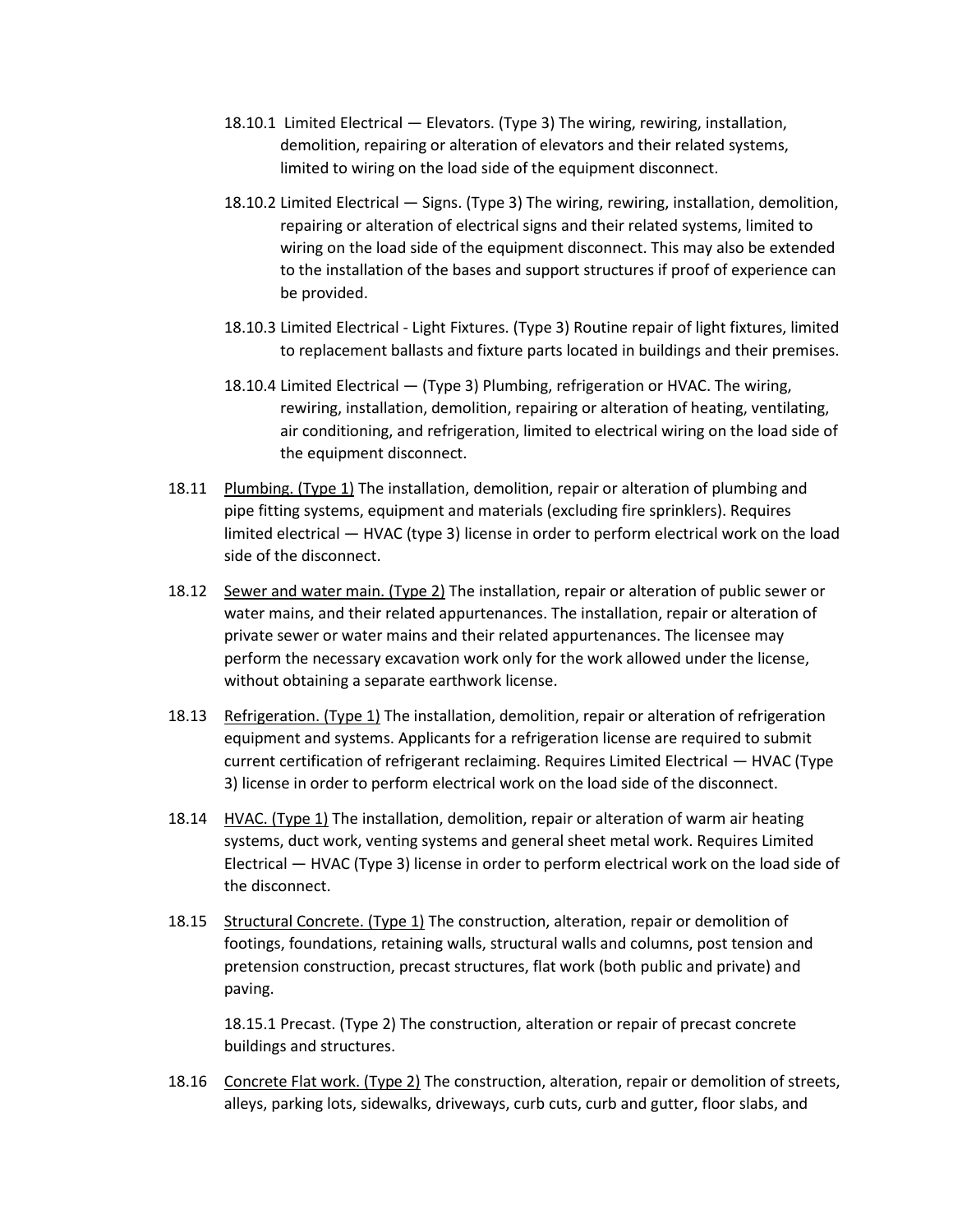similar construction. This license also allows for the installation of monolithic foundations not exceeding 1,000 square feet.

- 18.17 Asphalt Paving. (Type l) The construction, alteration, repair or demolition of streets, alleys, and both public and private parking lots.
- 18.18 Elevator. (Type I) The installation, repair, demolition or maintenance of elevators, moving walkways, escalators and handicapped lifts. Requires Limited Electrical — Elevators (Type 3) license.
- 18.19 Solar/Wind Turbine. (Type 1) The installation, alteration, repair, or demolition of solar collection systems and wind generation systems. The applicant must possess four (4) years' experience acceptable to the Board and shall submit written documentation of experience and appear personally before the Board to substantiate the experience. The Board shall determine if the applicants experience will qualify for approval of the license. The holder of this license shall be permitted to hire properly licensed subcontractors (i.e. foundation, electrical etc.) All electrical work, including low voltage, shall only be performed by properly licensed electrical or Low Voltage Electrical contractors.

#### **19.0 Contractor Class D License.**

All other contractors not included within categories above, who perform any type of work on any building, structure or site. This includes, but is not limited to plaster and stucco, fencing, floor and wall covering, painting and wallpaper, siding and windows, and those who do any of the work under the Class D License Category. An applicant must specify which specialty work he/she wishes to engage in. If an applicant wishes to engage in more than one specialty, a separate license must be procured for each specialty. The Building Official may create or delete Class D License Categories as the need arises and shall maintain a register of all Class D License Categories.

Contractors in possession of a valid Class D license(s) shall not act as a General Contractor and shall not be allowed to hire subcontractors. Except when the project has related minor work or approval of the Building Official requiring Class C licensed contractors, the Class D licensee mayengage a Class C licensee to perform such work. This provision applies only to electrical, plumbing, refrigeration, HVAC and fire protection.

#### **20.0 Class E Educational**

This license is intended to be utilized by a school district or community college as part of an approved curriculum, under the direct supervision of a qualified instructor, relative to the construction industry. State Board of Education accredited educational institutions may be granted a Class E, Educational Contractor License, with approval of the Board.

#### **21.0 Contractor Class F License, Fire Protection Systems.**

This section pertains to fire protection systems. A separate Class F license is required for each type of activity in this section. A qualified supervisor shall provide direct supervision for not more than two (2) craft employees. The qualified supervisor for all Class F licenses shall show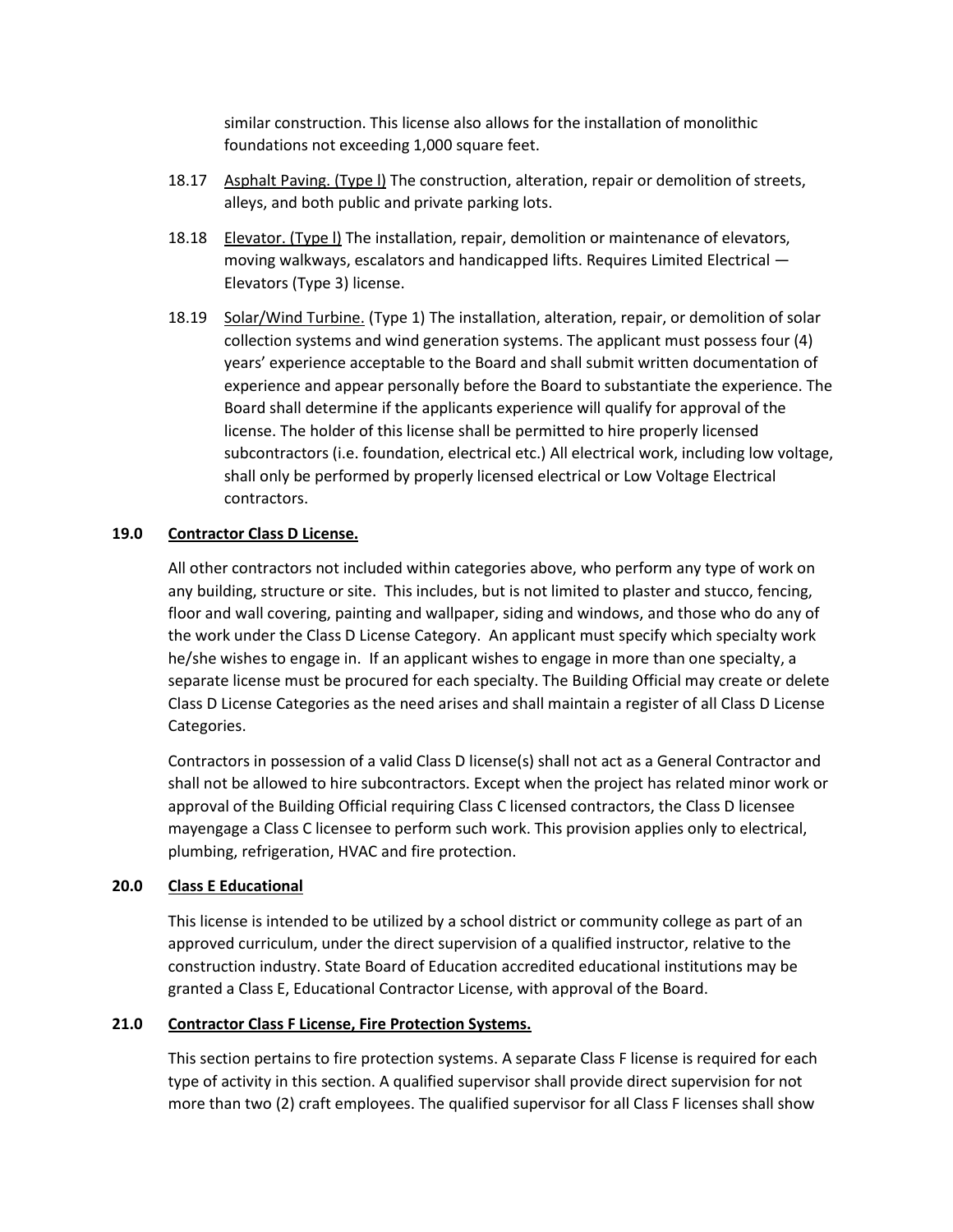successful completion of an approved examination or be certified by NICET as level III within the appropriate category.

- 21.1 Chemical Fire Suppression. (Type 1) The installation, demolition, repair, alteration, removal or maintenance of chemical fire suppression systems or appurtenances. (This class does not include the installation or maintenance of portable fire extinguishers. Portable fire extinguishers are regulated by other provisions of the City Code.)
- 21.2 Flammable or Combustible Liquids. (Type 1) The installation, removal, repair, alteration, or maintenance of flammable or combustible liquid storage tanks and appurtenances.
- 21.3 Sprinkler (Fire)/Standpipe. (Type 1) The installation, demolition, repair, alteration, removal, or maintenance of building fire suppression systems or appurtenances (water type).
- 21.4 Stationary Pumps for Fire Protection. (Type l) The installation, demolition, repair, alteration, removal, or maintenance of stationary pumps for fire protection.

## **22.0 Class S Building Materials Supplier.**

This license entitles the holder to and oversee the work of properly licensed class C (except for electrical, plumbing, HVAC and F licenses) and class D contractors when working

in conjunction with a properly licensed contractor or homeowner in possession of a valid building permit. This license may only be issued to a company in the business of supplying building materials. The holder of this license is not permitted to perform construction related activities and is not permitted to obtain building permits. This license shall not be construed as allowing the holder thereof to construct an entire structure, but only hire and oversee subcontractors for specific portions of the project.

The holder of this license must always employ, in an active full-time capacity, a class S qualified construction project coordinator with a valid license.

#### **23.0 Work within the City of Cheyenne Right-Of-Way (ROW).**

Work shall not be performed in the City ROW unless the person has first obtained a license as required by this section and has obtained the necessary permit(s) from the City Engineer's Office.

23.1 All work performed within the ROW shall be performed by the holder of a valid contractor license, of the appropriate classification, as required by these regulations, or if no category exists, no work shall be performed until a Class D ROW license has been obtained.

#### **24.0 Board Conditions.**

The Board recognizes that these regulations may not cover every eventuality that may arise in the course of construction. Therefore, the Board may, at any time, put a condition on a licensee as the Board deems necessary, upon notification to the applicant or licensee.

## **25.0 Specialty Class A License.**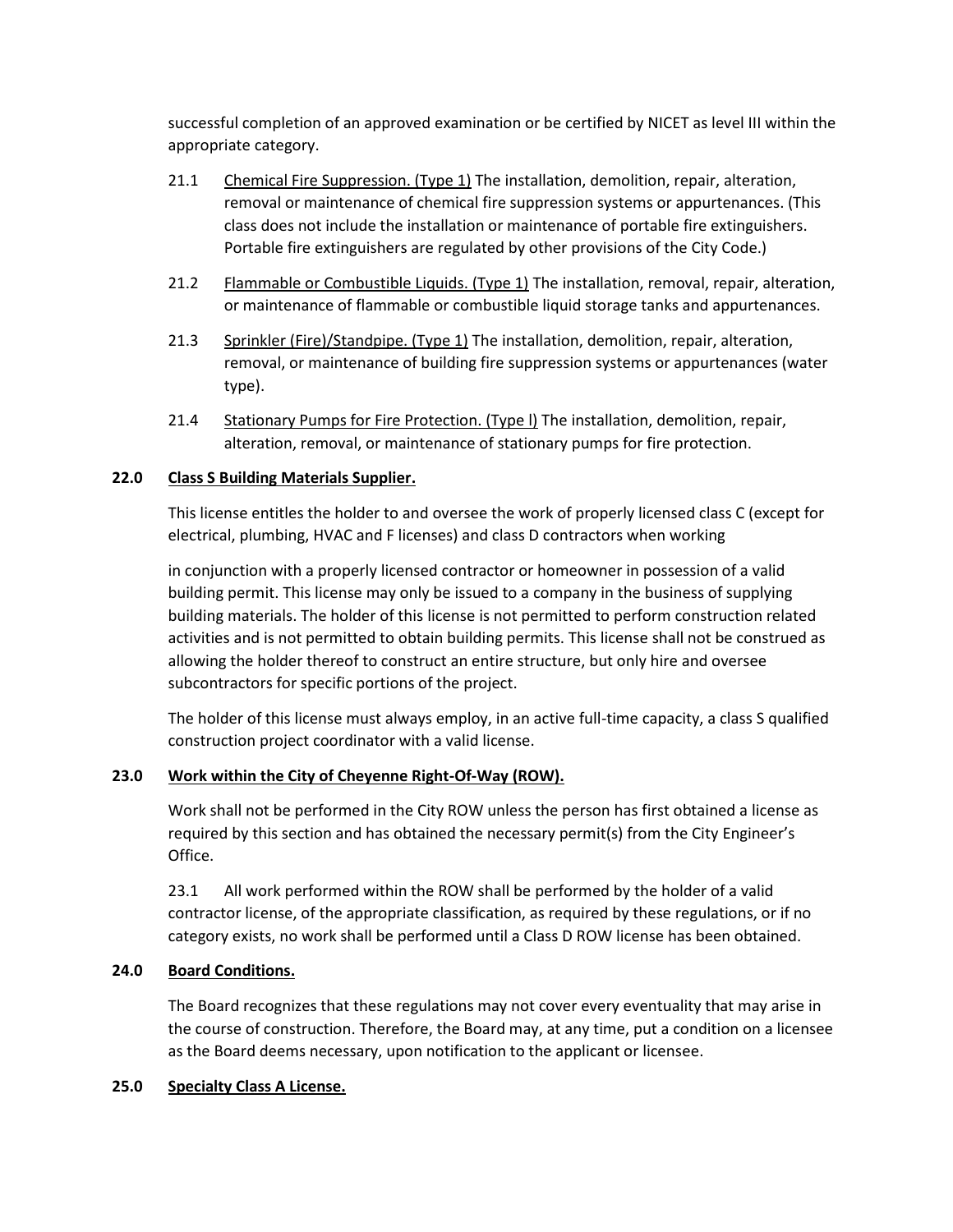The Board may grant a one-time only Specialty Class A license to a contractor that is working for a national chain for a single project or specialized construction with work associated to the certifications required. The applicant shall submit a written recommendation from the company and contractor experience verification. The applicant will not be required to wait until the next Board meeting if the application is complete and approved by the Building Official. The approval of a Specialty Class A license shall be reviewed by the Board at its next regularly scheduled meeting.

## **26.0 Register.**

The Building Official shall maintain a register of all currently licensed contractors and trade Licensees under the provisions of these regulations.

## **27.0 Permits.**

- 27.1 Permit required. No person may perform any work described in these regulations, the building or related codes, or the Ordinances without first securing a permit from the Building Official.
- 27.2 Permit issuance. The Building Official shall issue a permit only to the following:
	- 27.2.1 A properly licensed contractor.
	- 27.2.2 The owner of a one-family dwelling, occupied by the owner, may apply for a permit to be performed in or about that dwelling or constructing his own residence or accessory building for his principal dwelling.
		- a- All work shall be performed directly by the owner, or by properly licensed contractors hired by the owner, in which case the owner is responsible for all the work performed, either by him or by the contractors. Any individual hired or compensated in any way by the owner to do work must be a licensed contractor. For the purpose of these regulations, the owner specified in this subsection is not a contractor and is not required to have a contractor license.
		- b- An owner may apply for an additional permit for the principal property previously issued a permit to perform work.
		- c- An owner shall not be issued a permit within three (3) years of the expiration date of the last permit applied for on previous principal property.
	- 27.2.3 Owners of commercial buildings may do minor maintenance and repair, such as performing work that is exempt from a building permit, as identified in Section 105.2 of the International Building Code. Owners shall not be permitted to perform work requiring a permit, structural, plumbing, mechanical, fuel gas, fire protection or electrical work which shall require a properly licensed contractor and sub-contractors for all other work on their buildings while obtaining all required permits.